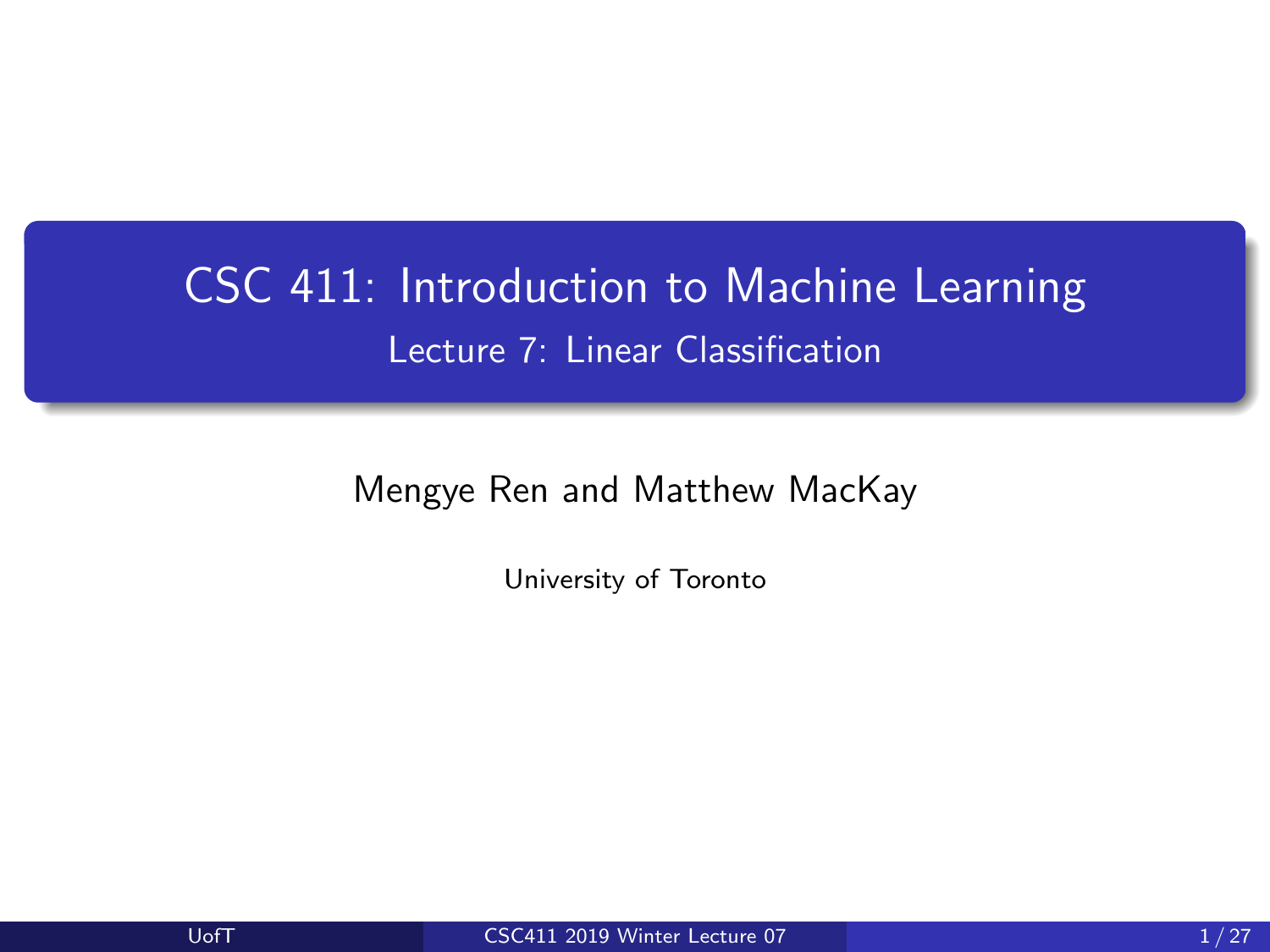- Classification: predicting a discrete-valued target
	- Binary classification: predicting a binary-valued target
- **•** Examples
	- predict whether a patient has a disease, given the presence or absence of various symptoms
	- classify e-mails as spam or non-spam
	- predict whether a financial transaction is fraudulent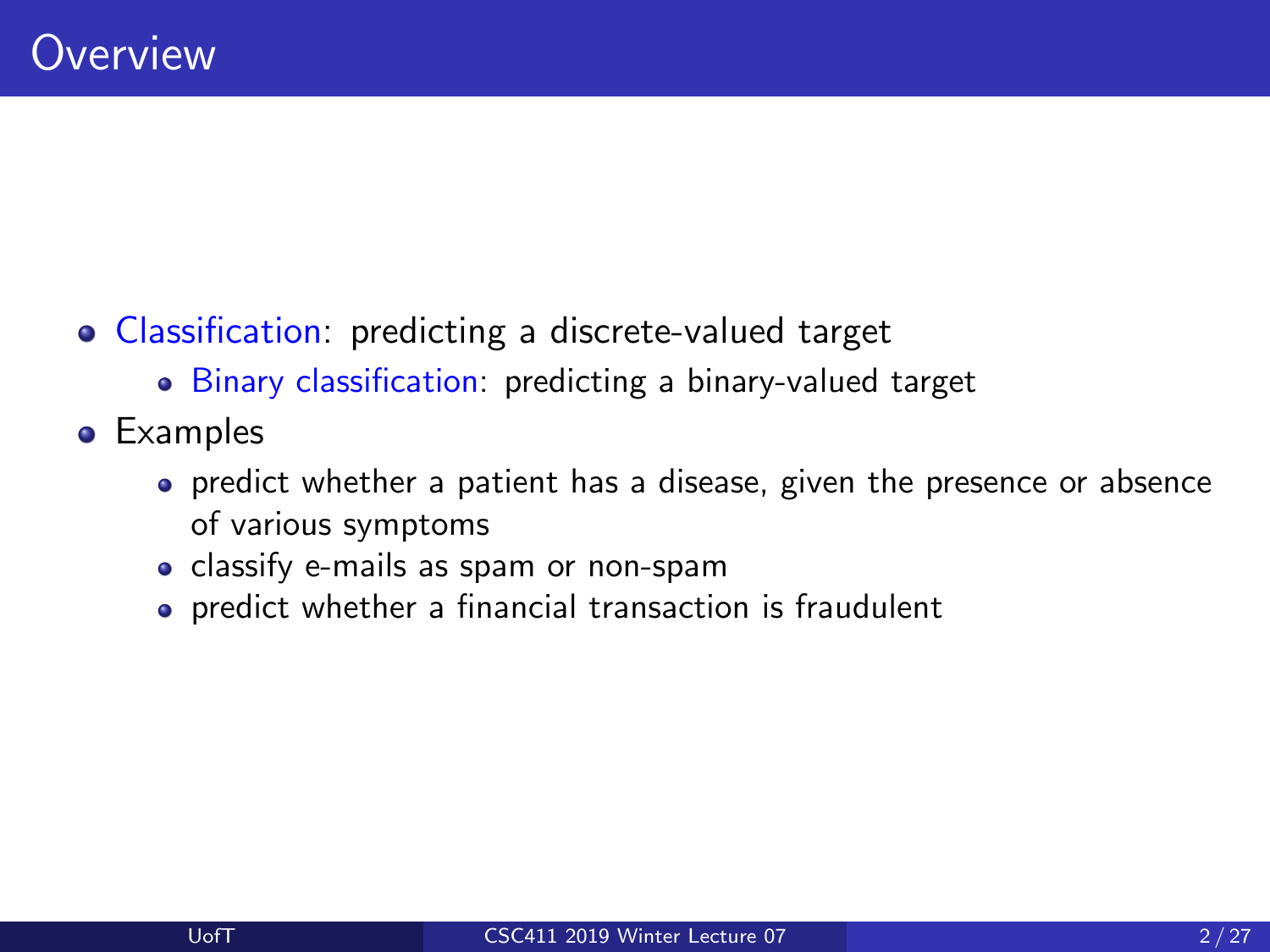## Binary linear classification

- classification: predict a discrete-valued target
- binary: predict a binary target  $t \in \{0, 1\}$ 
	- Training examples with  $t = 1$  are called positive examples, and training examples with  $t = 0$  are called negative examples. Sorry.
- **Inear:** model is a linear function of x, followed by a threshold:

$$
z = \mathbf{w}^T \mathbf{x} + b
$$

$$
y = \begin{cases} 1 & \text{if } z \ge r \\ 0 & \text{if } z < r \end{cases}
$$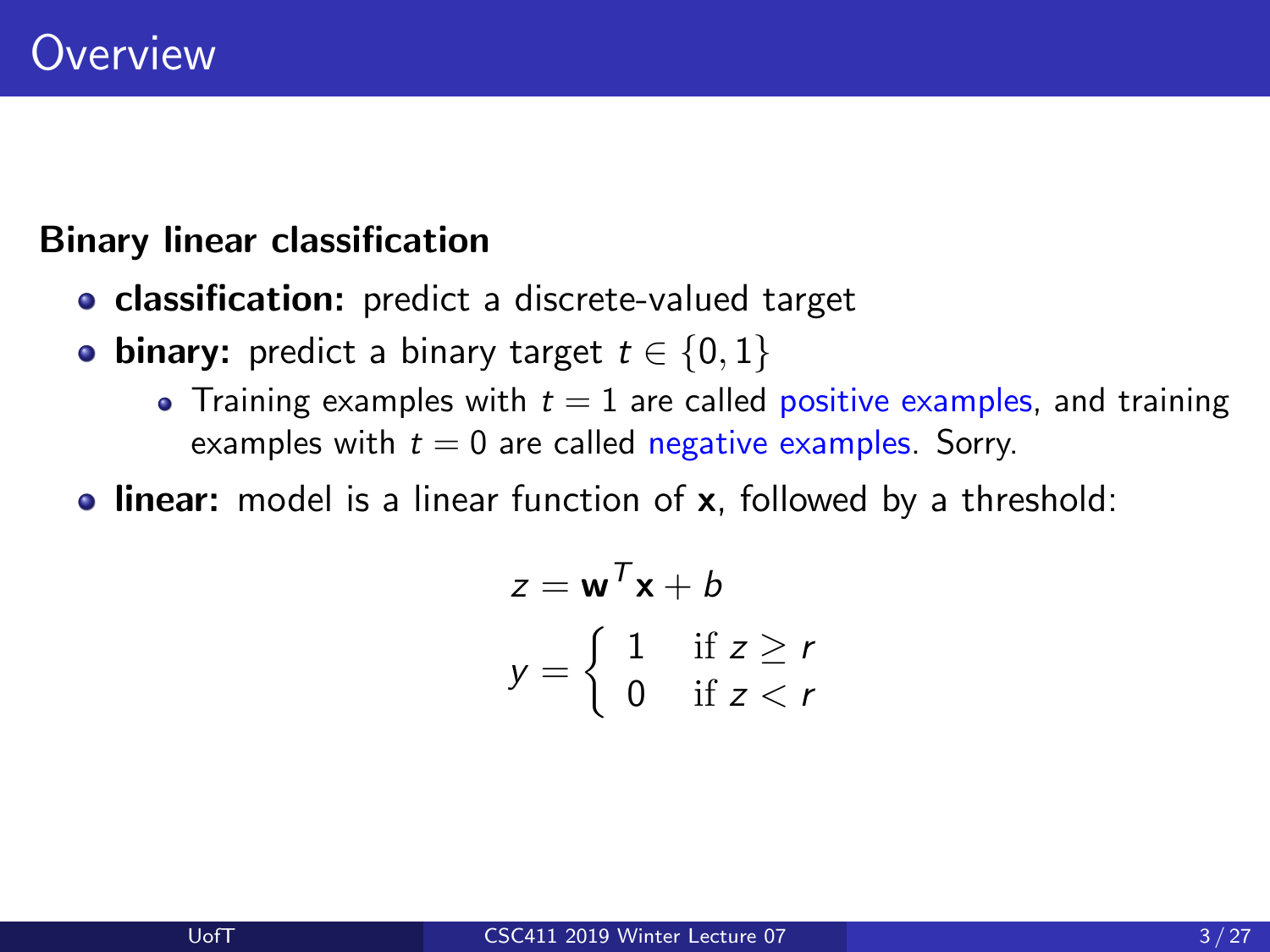# Some simplifications

### Eliminating the threshold

• We can assume WLOG that the threshold  $r = 0$ :

$$
\mathbf{w}^T \mathbf{x} + b \ge r \iff \mathbf{w}^T \mathbf{x} + \underbrace{b - r}_{\triangleq b'} \ge 0.
$$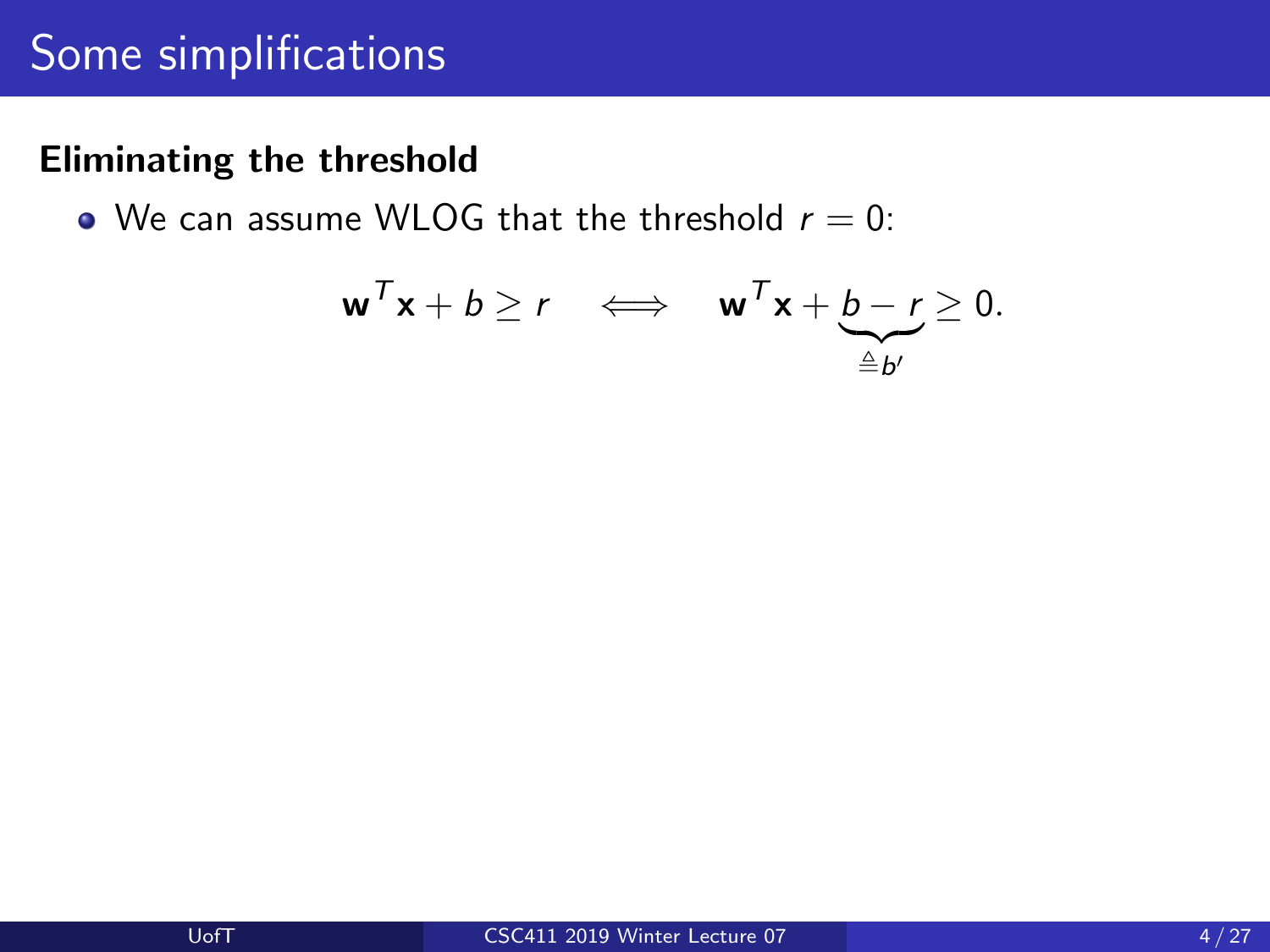## Eliminating the threshold

• We can assume WLOG that the threshold  $r = 0$ :

$$
\mathbf{w}^T \mathbf{x} + b \ge r \iff \mathbf{w}^T \mathbf{x} + \underbrace{b - r}_{\triangleq b'} \ge 0.
$$

#### Eliminating the bias

• Add a dummy feature  $x_0$  which always takes the value 1. The weight  $w_0$  is equivalent to a bias (i.e.  $w_0 \equiv b$ )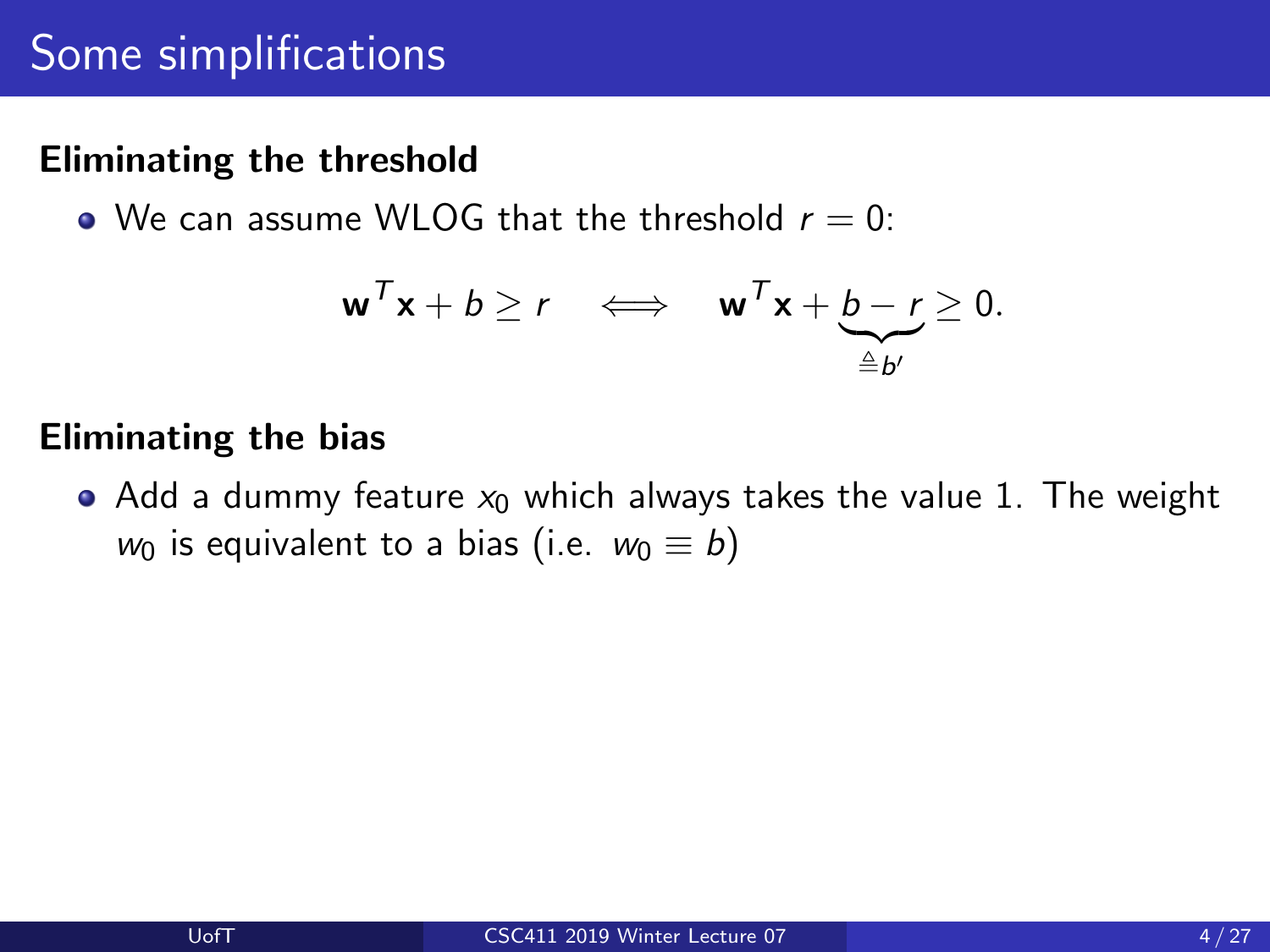## Eliminating the threshold

• We can assume WLOG that the threshold  $r = 0$ :

$$
\mathbf{w}^T \mathbf{x} + b \ge r \iff \mathbf{w}^T \mathbf{x} + \underbrace{b - r}_{\triangleq b'} \ge 0.
$$

#### Eliminating the bias

• Add a dummy feature  $x_0$  which always takes the value 1. The weight  $w_0$  is equivalent to a bias (i.e.  $w_0 \equiv b$ )

Simplified model

$$
z = \mathbf{w}^T \mathbf{x}
$$

$$
y = \begin{cases} 1 & \text{if } z \ge 0 \\ 0 & \text{if } z < 0 \end{cases}
$$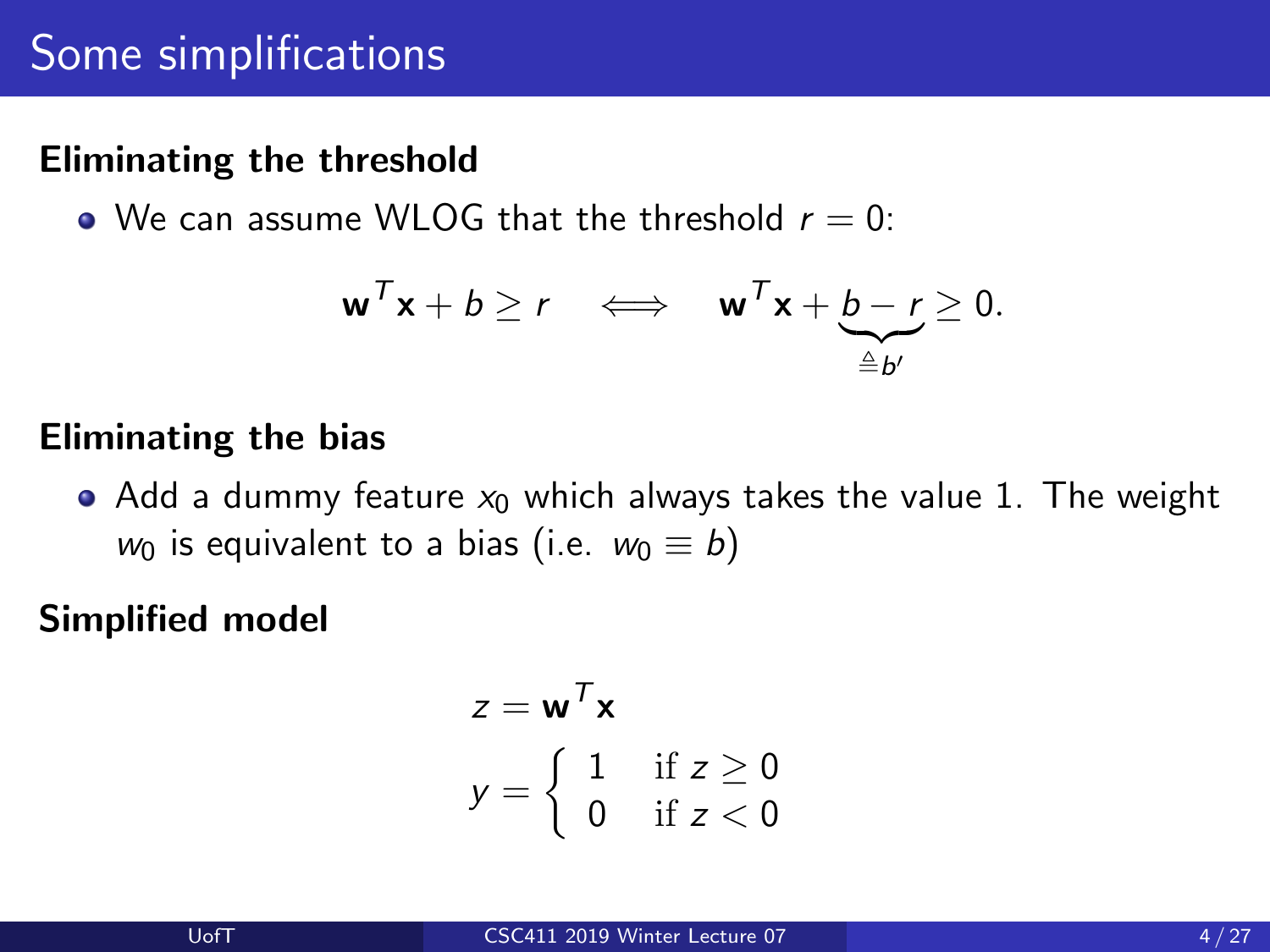- Let's consider some simple examples to examine the properties of our model
- Forget about generalization and suppose we just want to learn Boolean functions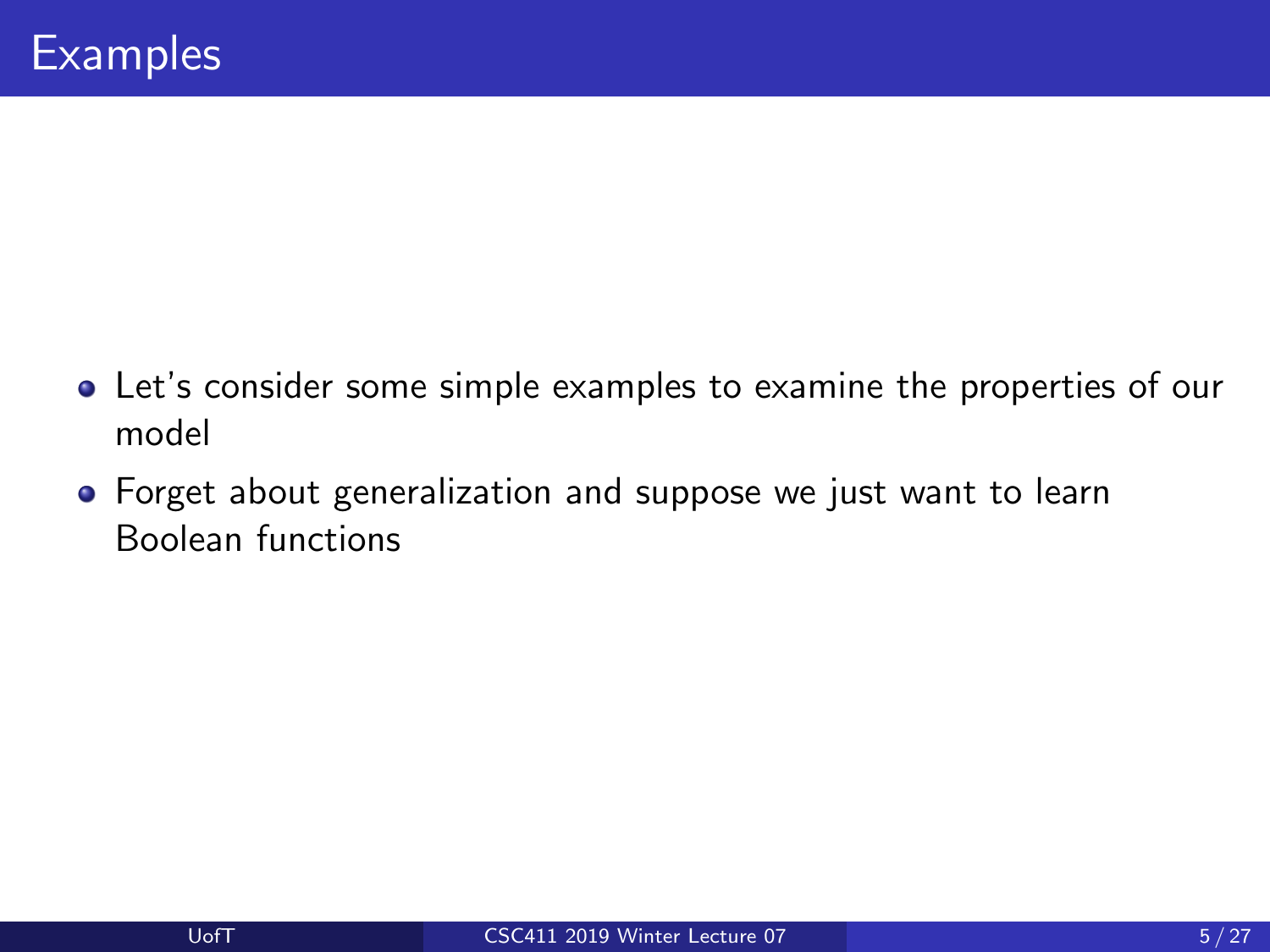| NOT |       |   |  |
|-----|-------|---|--|
|     | $x_1$ | t |  |
|     | 0     |   |  |
|     |       | 0 |  |

• This is our "training set"

• What conditions are needed on  $w_0, w_1$  to classify all examples?

- When  $x_1 = 0$ , need:  $w_0x_0 + w_1x_1 > 0 \iff w_0 > 0$
- When  $x_1 = 1$ , need:  $w_0x_0 + w_1x_1 < 0 \iff w_0 + w_1 < 0$
- Example solution:  $w_0 = 1, w_1 = -2$
- Is this the only solution?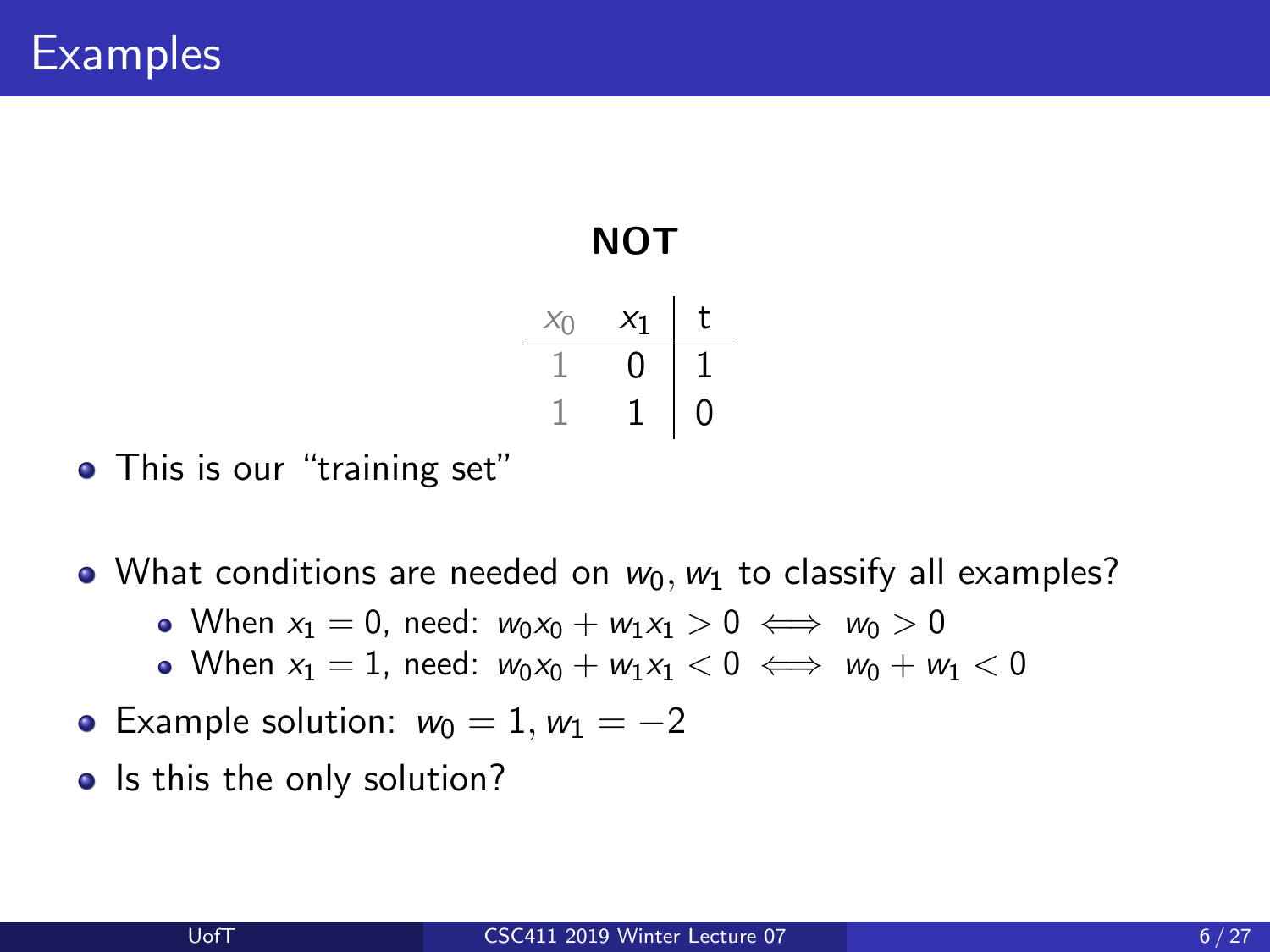| $X_{\cap}$ | $x_1$ | $x_2$ | t |
|------------|-------|-------|---|
|            | 0     | 0     | 0 |
|            | 0     | 1     | 0 |
|            |       | 0     | 0 |
|            |       |       |   |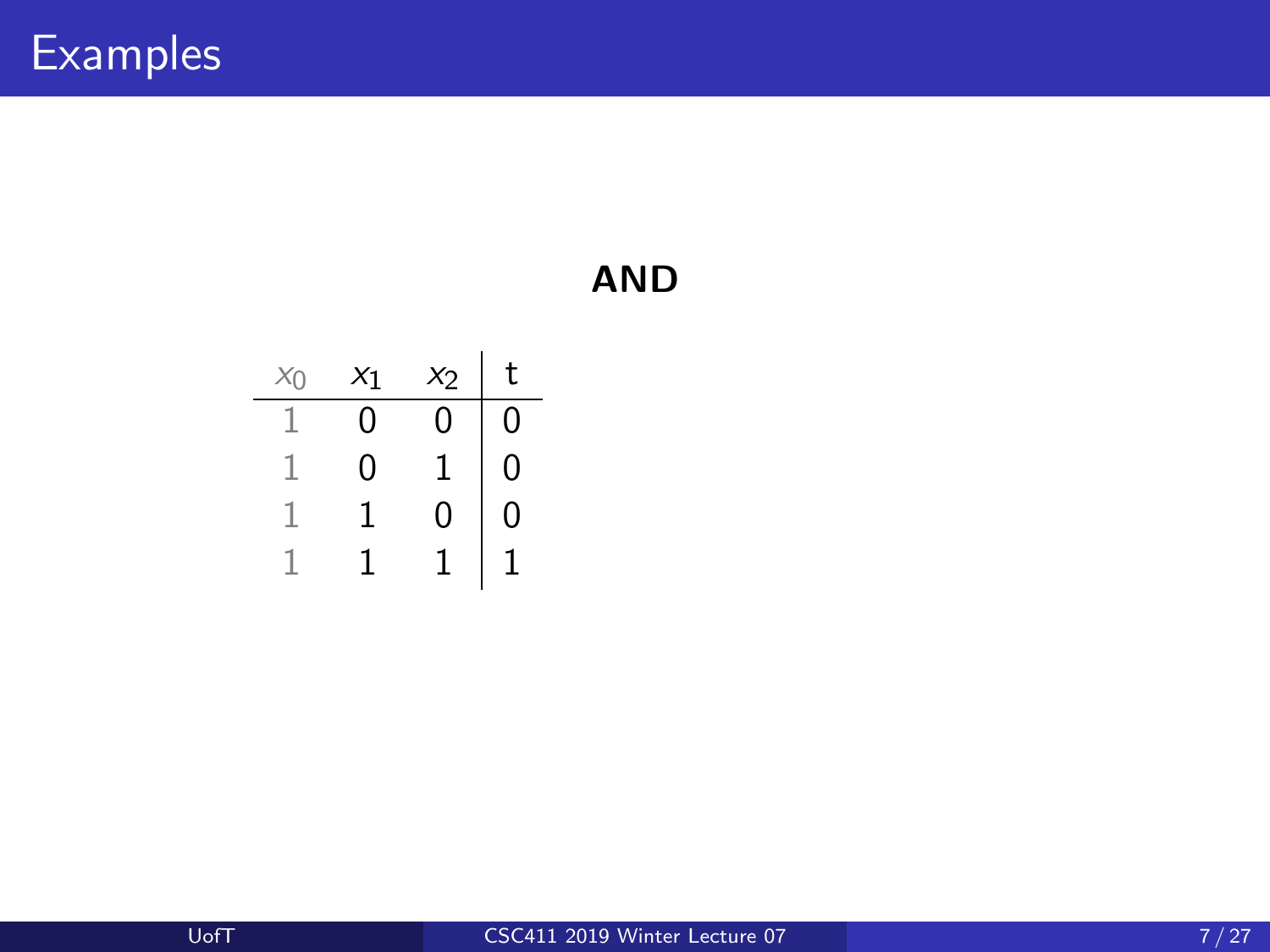| $X_{()}$ | $x_1$ | $x_2$ | t |
|----------|-------|-------|---|
|          | 0     | 0     | 0 |
|          | 0     |       | 0 |
|          |       | 0     | 0 |
|          |       |       |   |

need:  $w_0 < 0$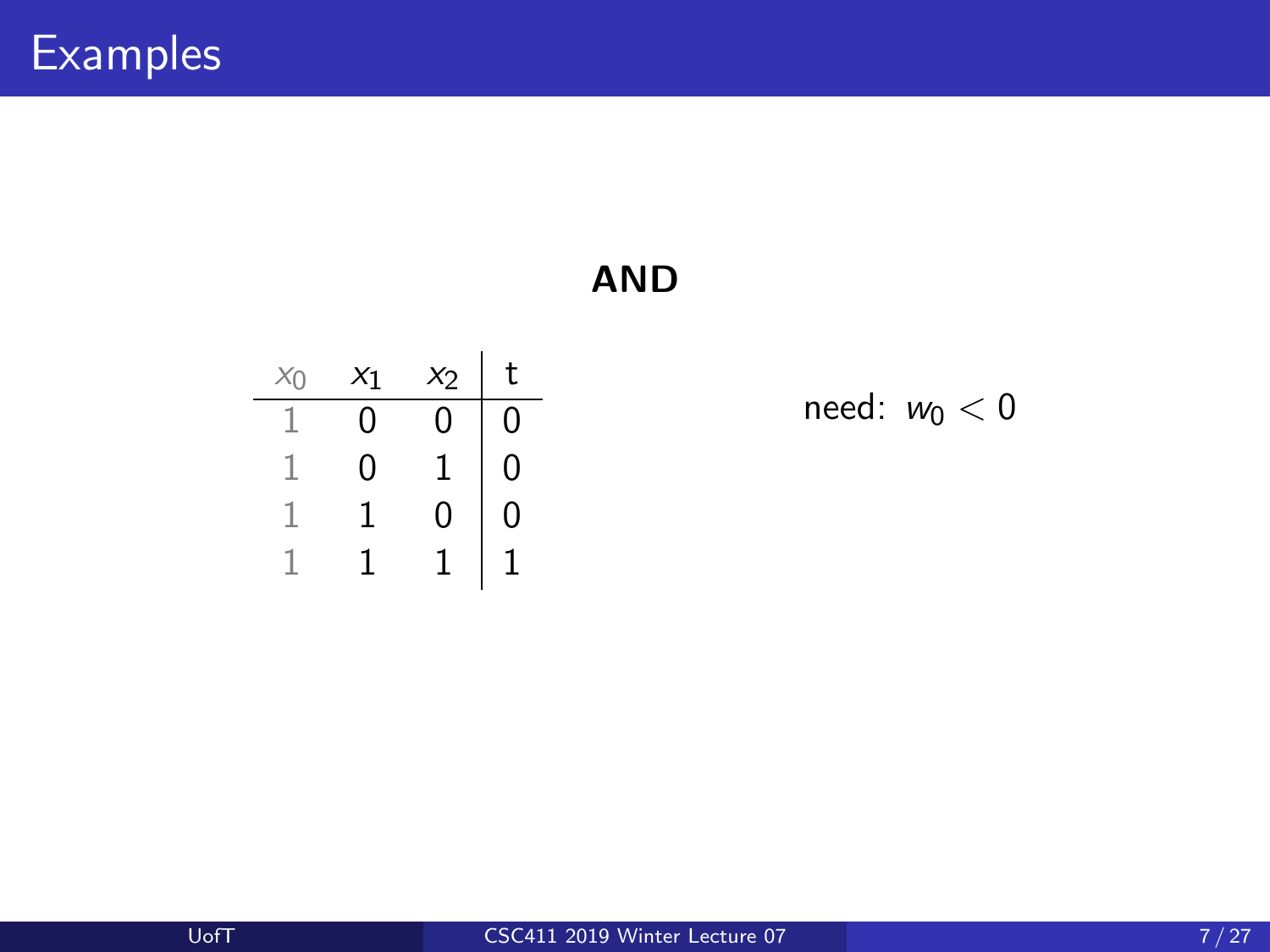| $X_{()}$ | $x_1$ | $x_2$ | t |
|----------|-------|-------|---|
|          | 0     | 0     | 0 |
|          | 0     | 1     | 0 |
|          |       | 0     | 0 |
|          |       |       |   |

need:  $w_0 < 0$ need:  $w_0 + w_2 < 0$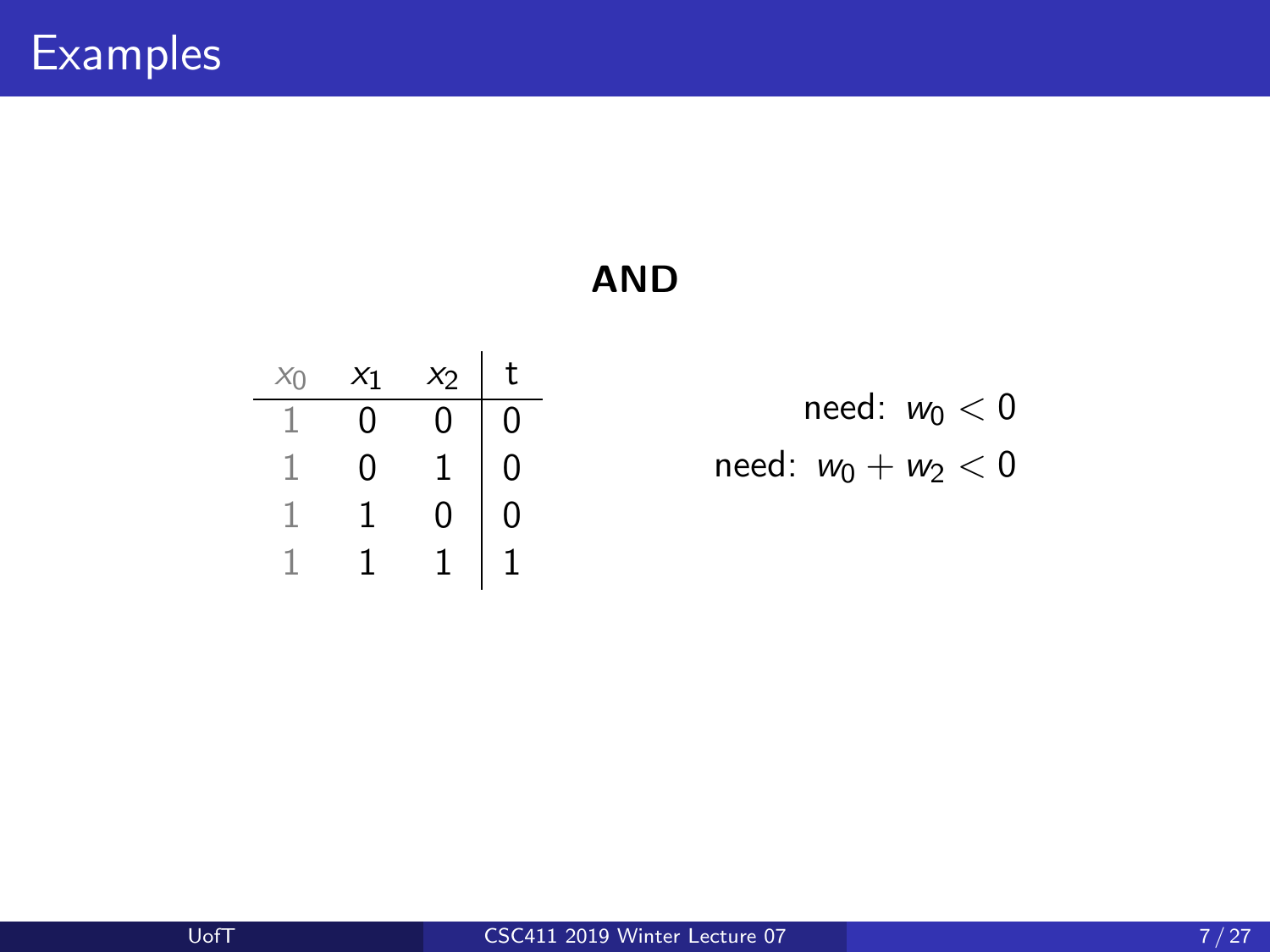| $X_{()}$ | $x_1$ | $x_2$ | t |
|----------|-------|-------|---|
|          | 0     | Ω     | 0 |
|          | 0     |       | 0 |
|          |       | 0     | 0 |
|          |       |       |   |

need:  $w_0 < 0$ need:  $w_0 + w_2 < 0$ need:  $w_0 + w_1 < 0$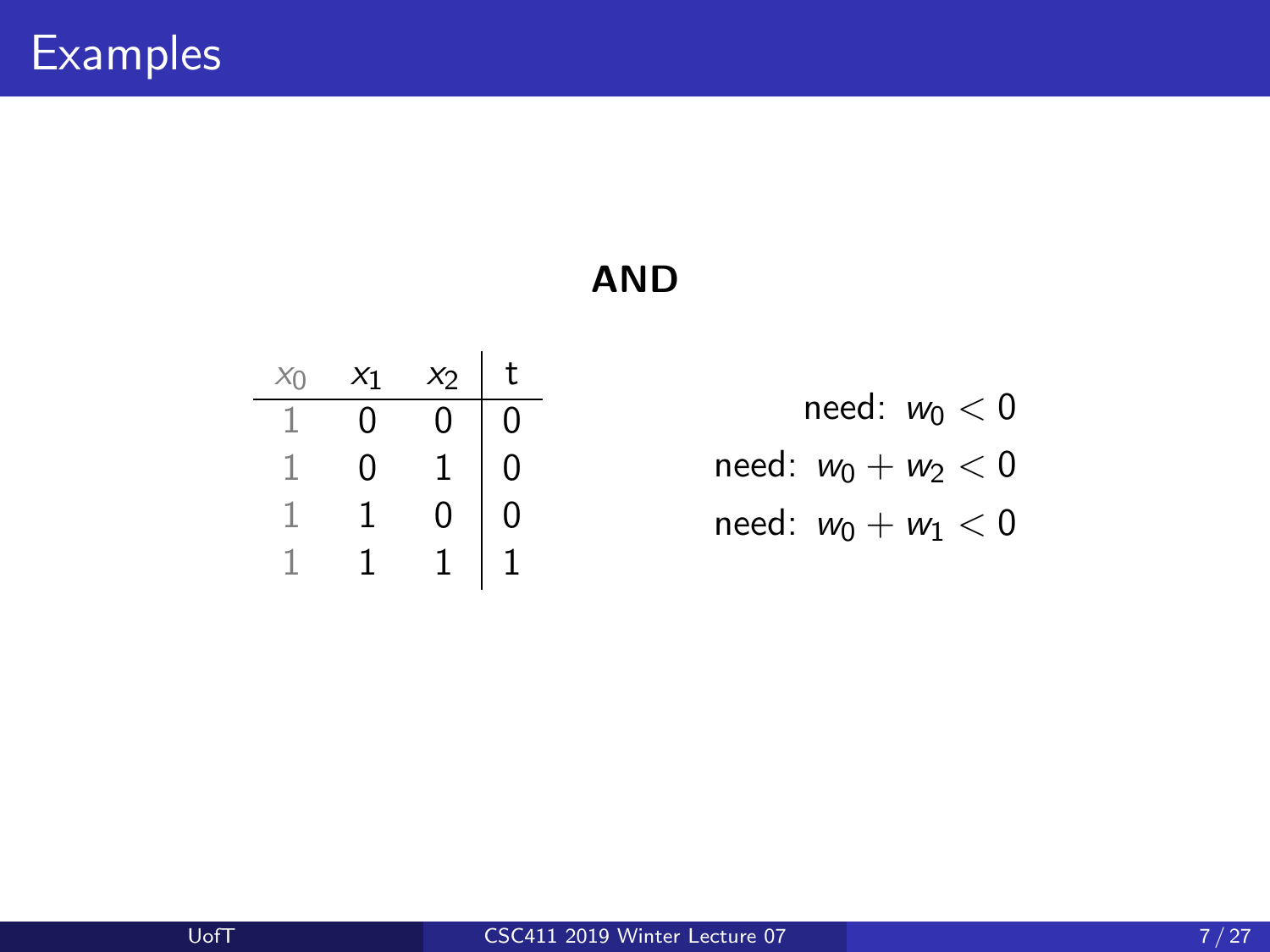| $X_{\Omega}$ | $x_1$ | $x_2$ | t |
|--------------|-------|-------|---|
|              | 0     | 0     | 0 |
|              | 0     | 1     | 0 |
|              |       | 0     | 0 |
|              |       |       |   |

| need: $w_0 < 0$       |  |
|-----------------------|--|
| need: $w_0 + w_2 < 0$ |  |

need:  $w_0 + w_1 < 0$ 

need: 
$$
w_0 + w_1 + w_2 > 0
$$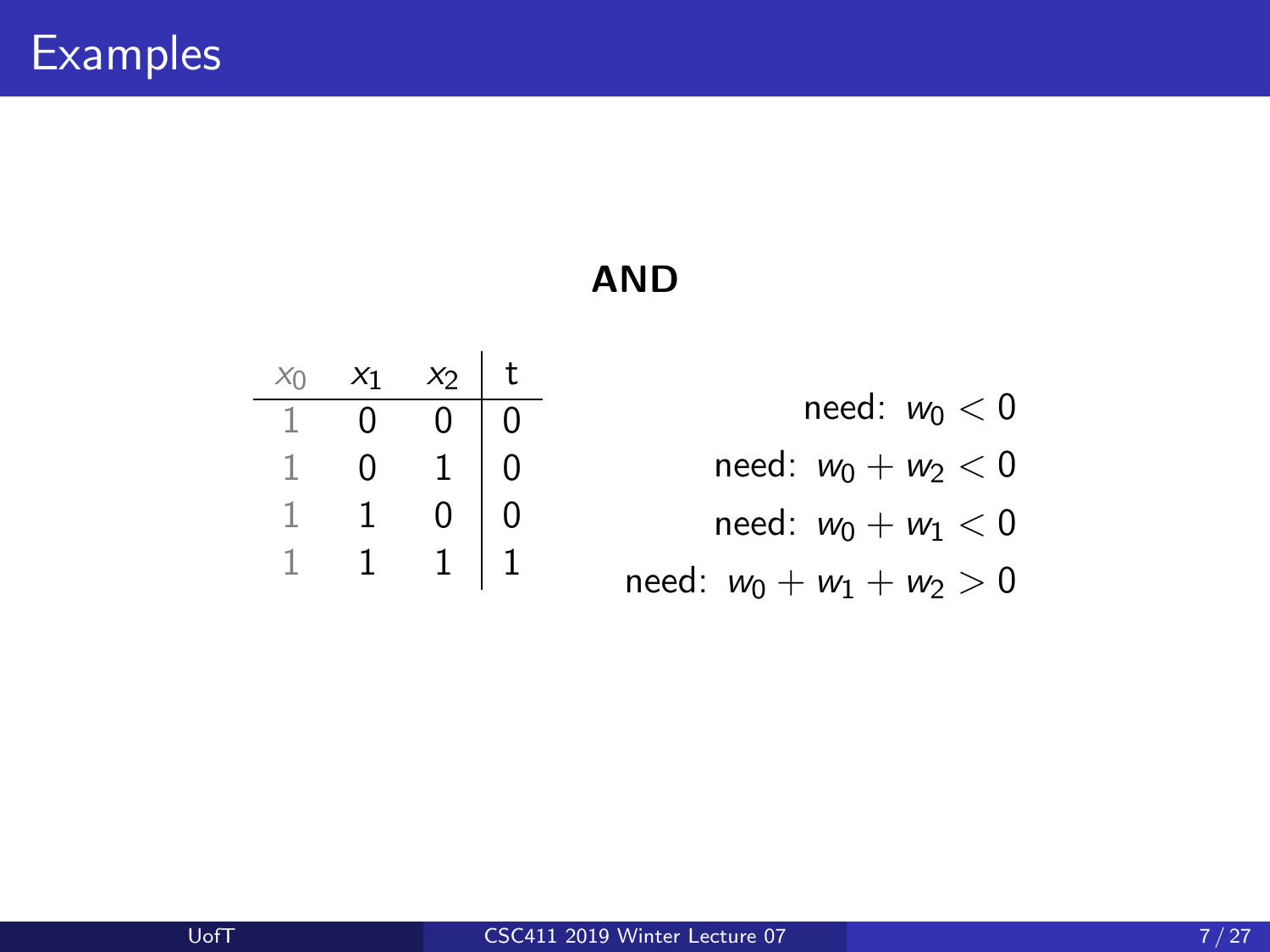

Example solution: 
$$
w_0 = -1.5
$$
,  $w_1 = 1$ ,  $w_2 = 1$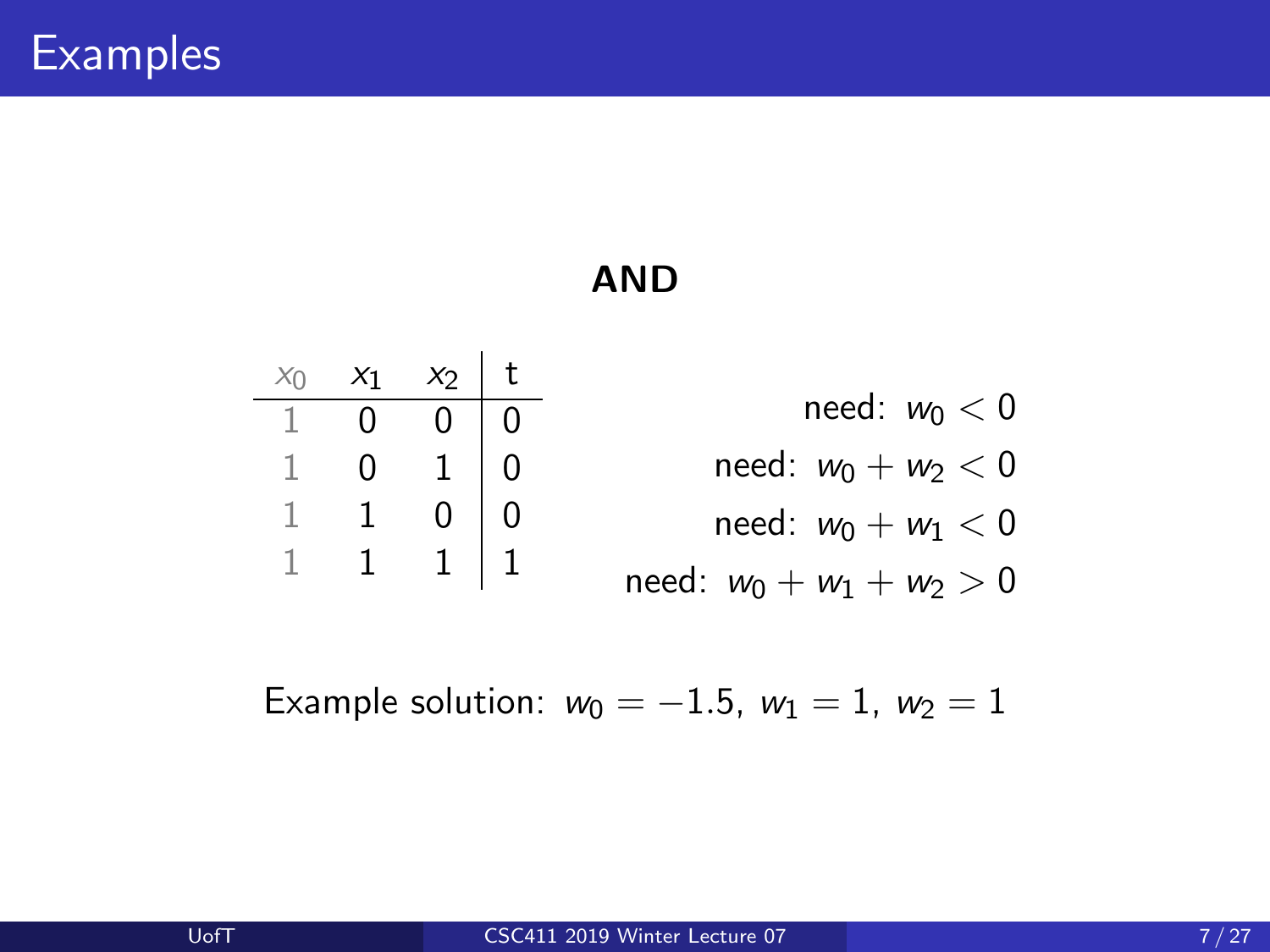Input Space, or Data Space for NOT example



- Training examples are points
- Hypotheses **w** can be represented by half-spaces  $H_+ = \{x : w^T x \geq 0\}, H_- = \{x : w^T x < 0\}$ 
	- The boundaries of these half-spaces pass through the origin (why?)
- The boundary is the decision boundary:  $\{x : w^T x = 0\}$ 
	- $\bullet$  In 2-D, it's a line, but think of it as a hyperplane
- **If the training examples can be separated by a linear decision rule,** they are linearly separable.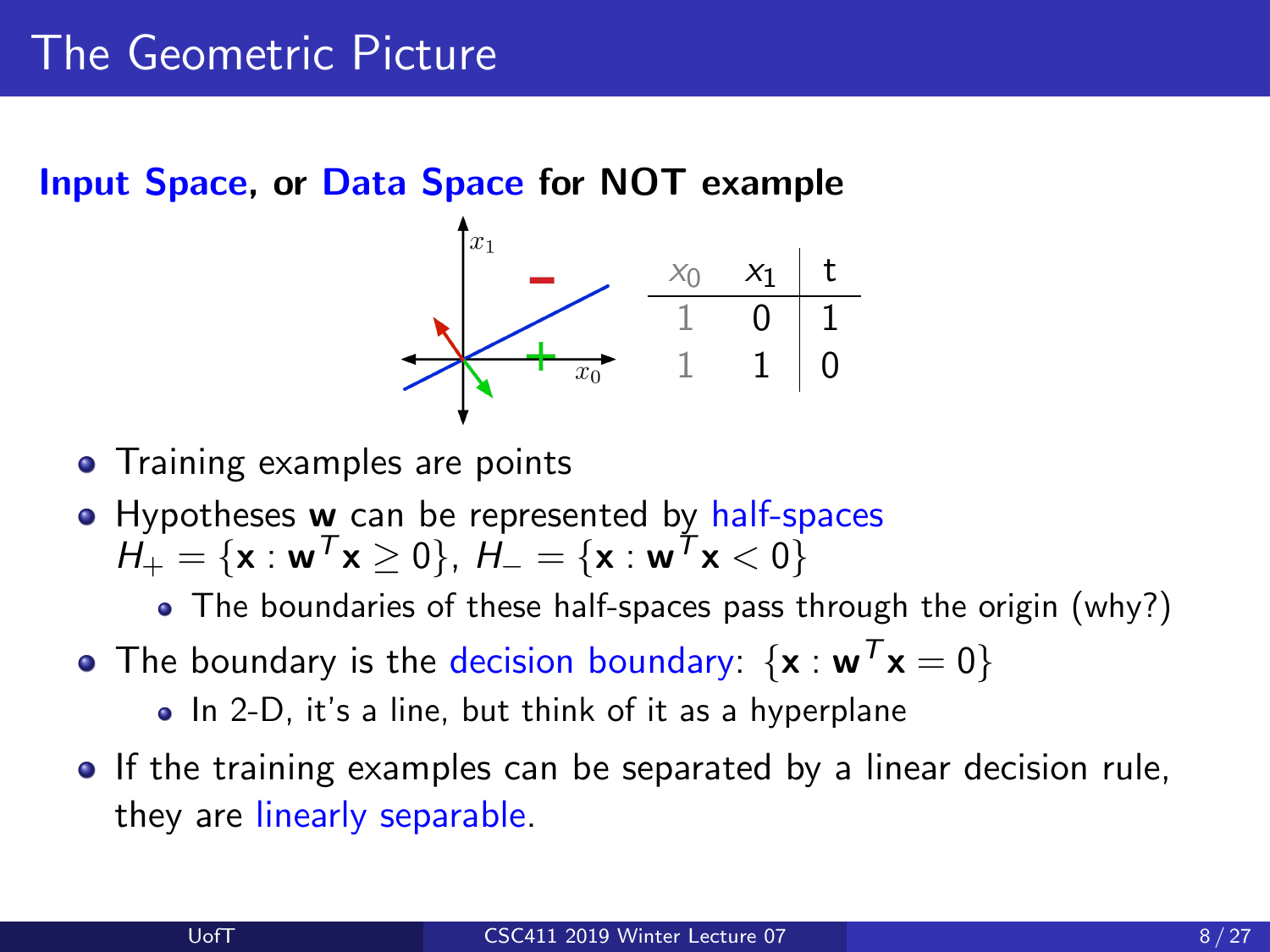## Weight Space



- Hypotheses w are points
- Each training example x specifies a half-space w must lie in to be correctly classified
- For NOT example:

$$
\bullet\ \ x_0=1, x_1=0, t=1\implies \big(w_0,w_1\big)\in \{\textbf{w}: w_0>0\}
$$

$$
\bullet\ \ x_0=1, x_1=1, t=0 \implies (\mathsf{w}_0,\mathsf{w}_1)\in \{\mathsf{w}:\mathsf{w}_0+\mathsf{w}_1<0\}
$$

• The region satisfying all the constraints is the feasible region; if this region is nonempty, the problem is feasible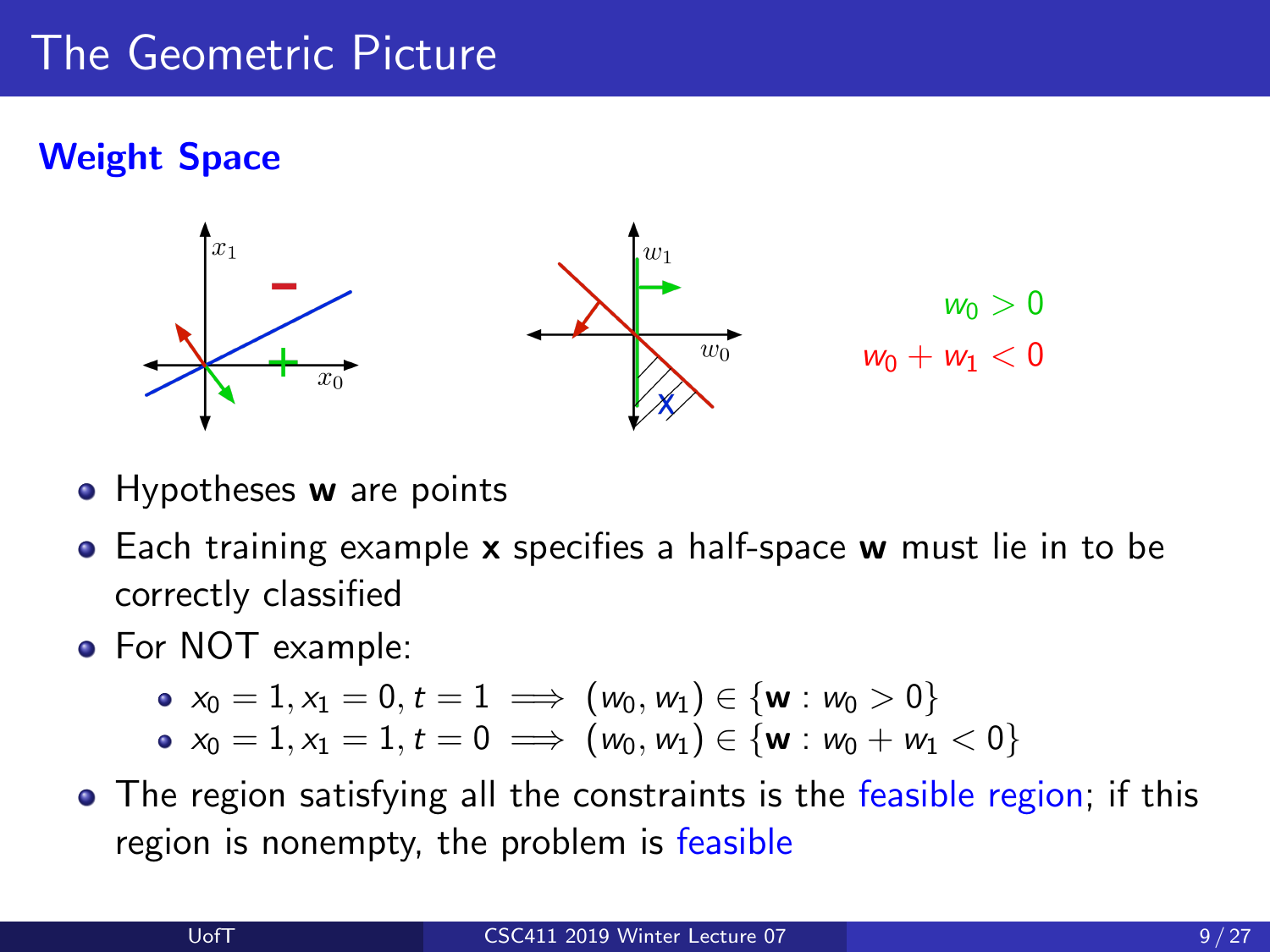- The AND example requires three dimensions, including the dummy one.
- To visualize data space and weight space for a 3-D example, we can look at a 2-D slice:



- The visualizations are similar, except that the decision boundaries and the constraints need not pass through the origin.
	- The origin in our visualization may not have all coordinates set to 0!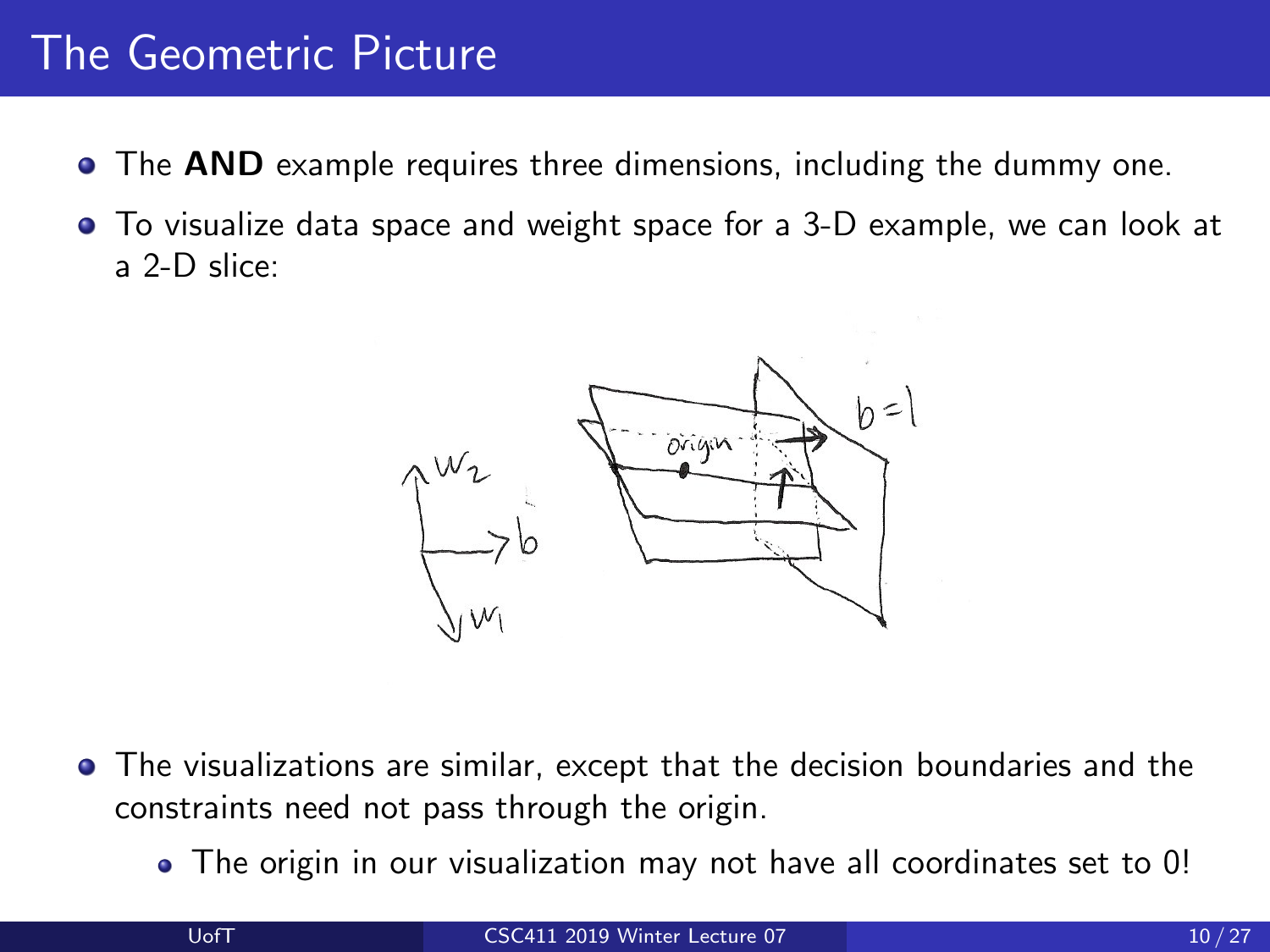Visualizations of the AND example



Slice for  $x_0 = 1$ 



• Recall constraints:

- $\bullet$   $w_0 < 0$
- $w_0 + w_2 < 0$
- $w_0 + w_1 < 0$
- $w_0 + w_1 + w_2 > 0$

### • Why are only 3 constraints shown?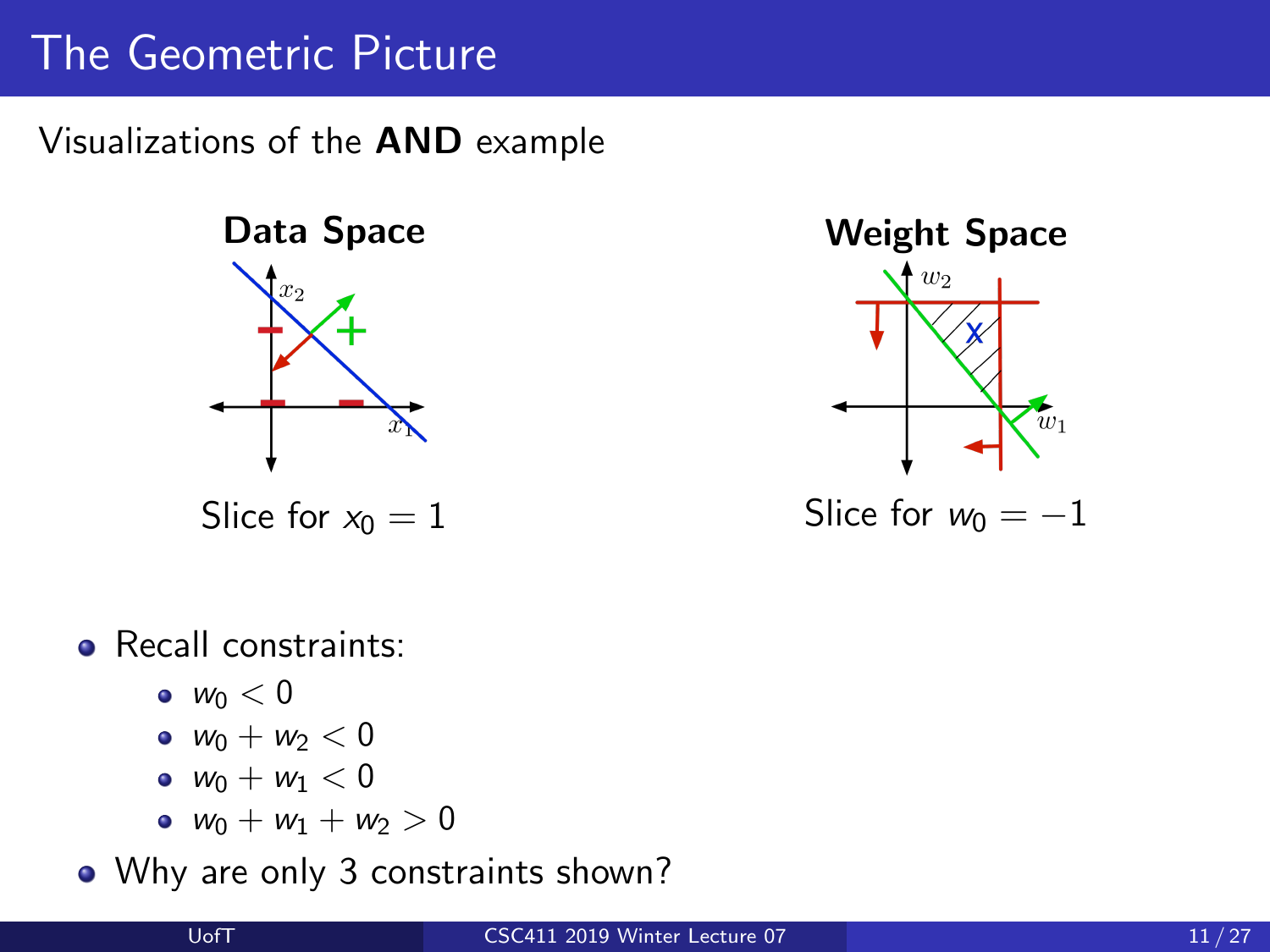Some datasets are not linearly separable, e.g. XOR



Proof coming next lecture...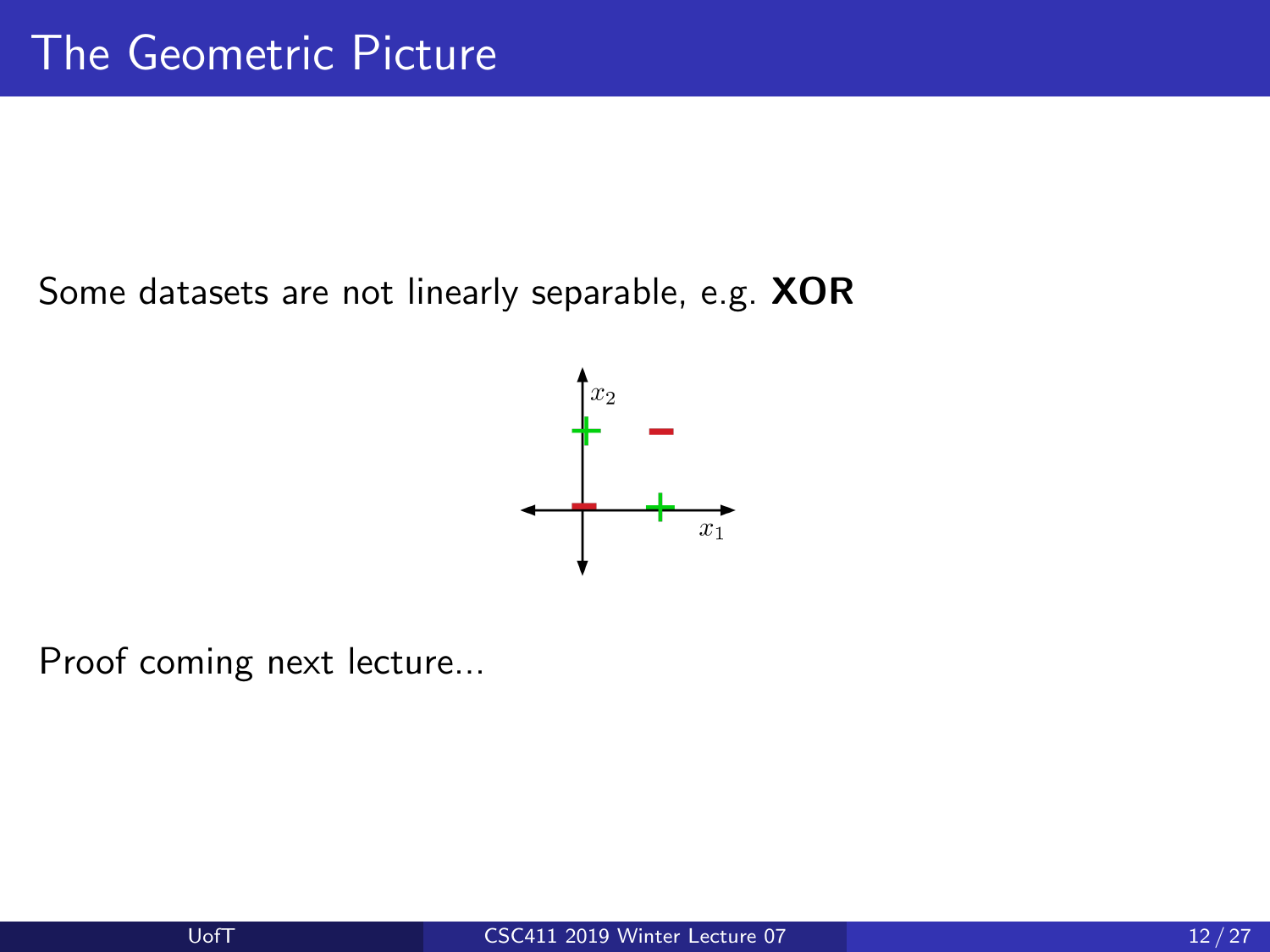• Recall: binary linear classifiers. Targets  $t \in \{0, 1\}$ 

$$
z = \mathbf{w}^T \mathbf{x} + b
$$

$$
y = \begin{cases} 1 & \text{if } z \ge 0 \\ 0 & \text{if } z < 0 \end{cases}
$$

- $\bullet$  How can we find good values for **w**, *b*?
- If training set is separable, we can solve for  $w, b$  using linear programming
- If it's not separable, the problem is harder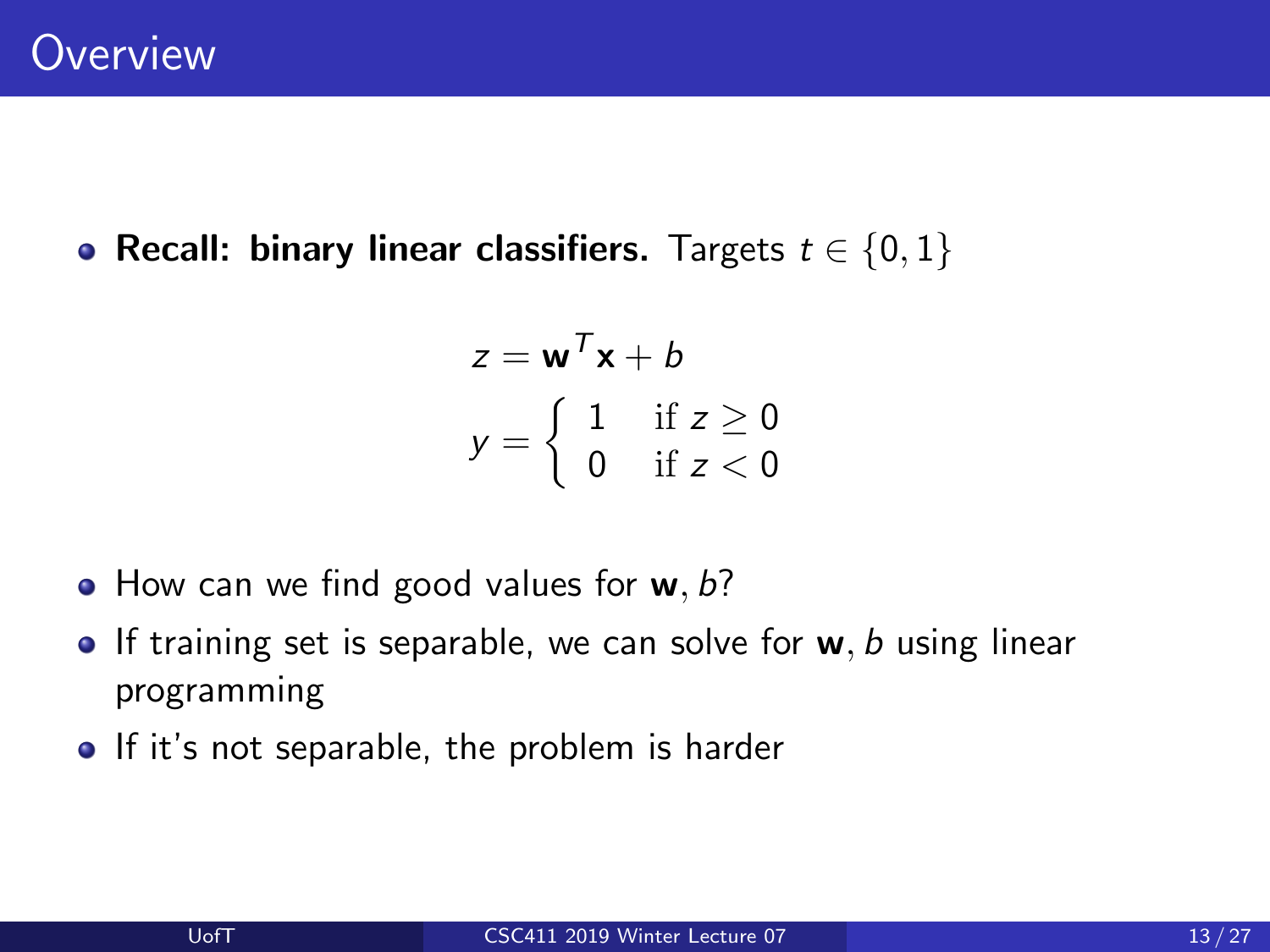- **Instead:** define loss function then try to minimize the resulting cost function
	- Recall: cost is loss averaged over the training set
- Seemingly obvious loss function: 0-1 loss

$$
\mathcal{L}_{0-1}(y,t) = \left\{ \begin{array}{ll} 0 & \text{if } y = t \\ 1 & \text{if } y \neq t \end{array} \right.
$$

$$
= \mathbb{I}[y \neq t]
$$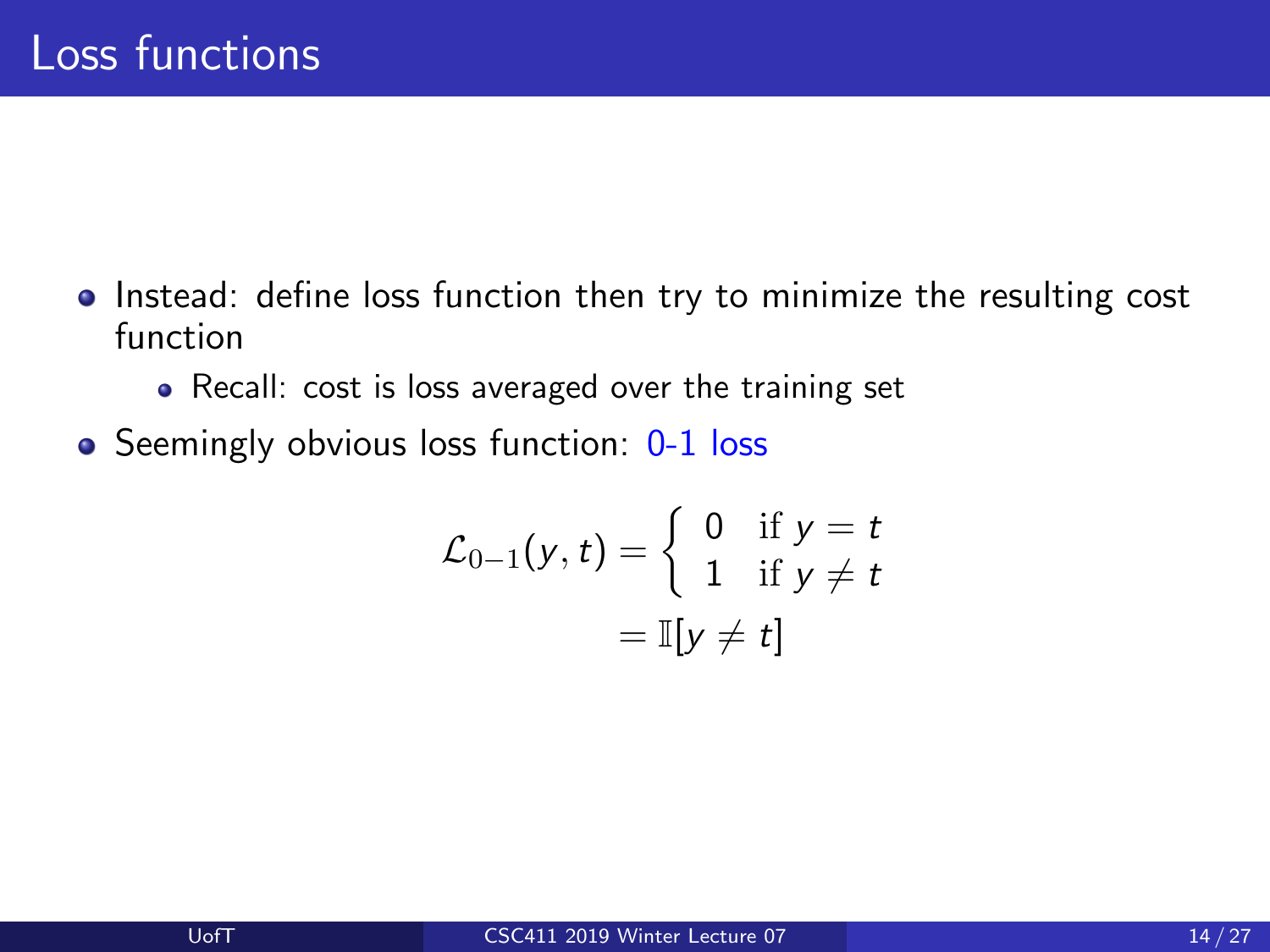• As always, the cost  $\mathcal J$  is the average loss over training examples; for 0-1 loss, this is the error rate:

$$
\mathcal{J} = \frac{1}{N} \sum_{i=1}^{N} \mathbb{I}[y^{(i)} \neq t^{(i)}]
$$

• Visualization of cost function in weight space for 3 examples:

$$
\frac{1}{3} \Big( \begin{array}{|c|c|} \hline \hline \rule{0pt}{1.2ex} & + & \\\hline \rule{0pt}{1.2ex} & + & \\\hline \rule{0pt}{1.2ex} & & \end{array} \Big) = \begin{array}{|c|c|} \hline \rule{0pt}{1.2ex} & + & \\\hline \rule{0pt}{1.2ex} & & \\\hline \rule{0pt}{1.2ex} & & \\\hline \rule{0pt}{1.2ex} & & \end{array} \Big)
$$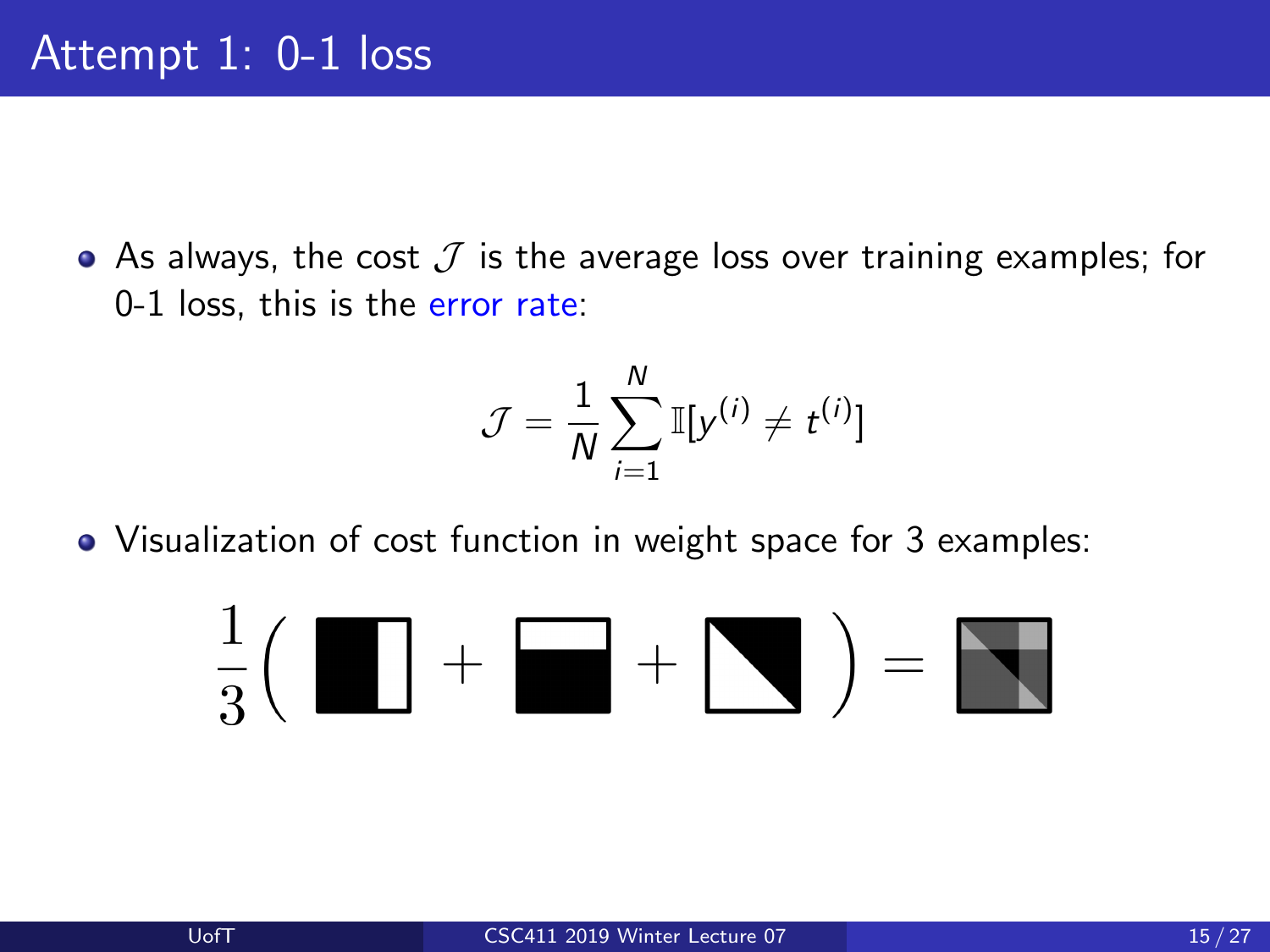- Problem: how to optimize? In general, a hard problem
- **•** (Guruswami and Raghavendra) "For arbitrary  $\epsilon, \delta > 0$ , we prove that given a set of examples-label pairs from the hypercube a fraction  $(1 - \epsilon)$  of which can be explained by a halfspace, it is NP-hard to find a halfspace that correctly labels a fraction  $(1/2 + \delta)$  of the examples."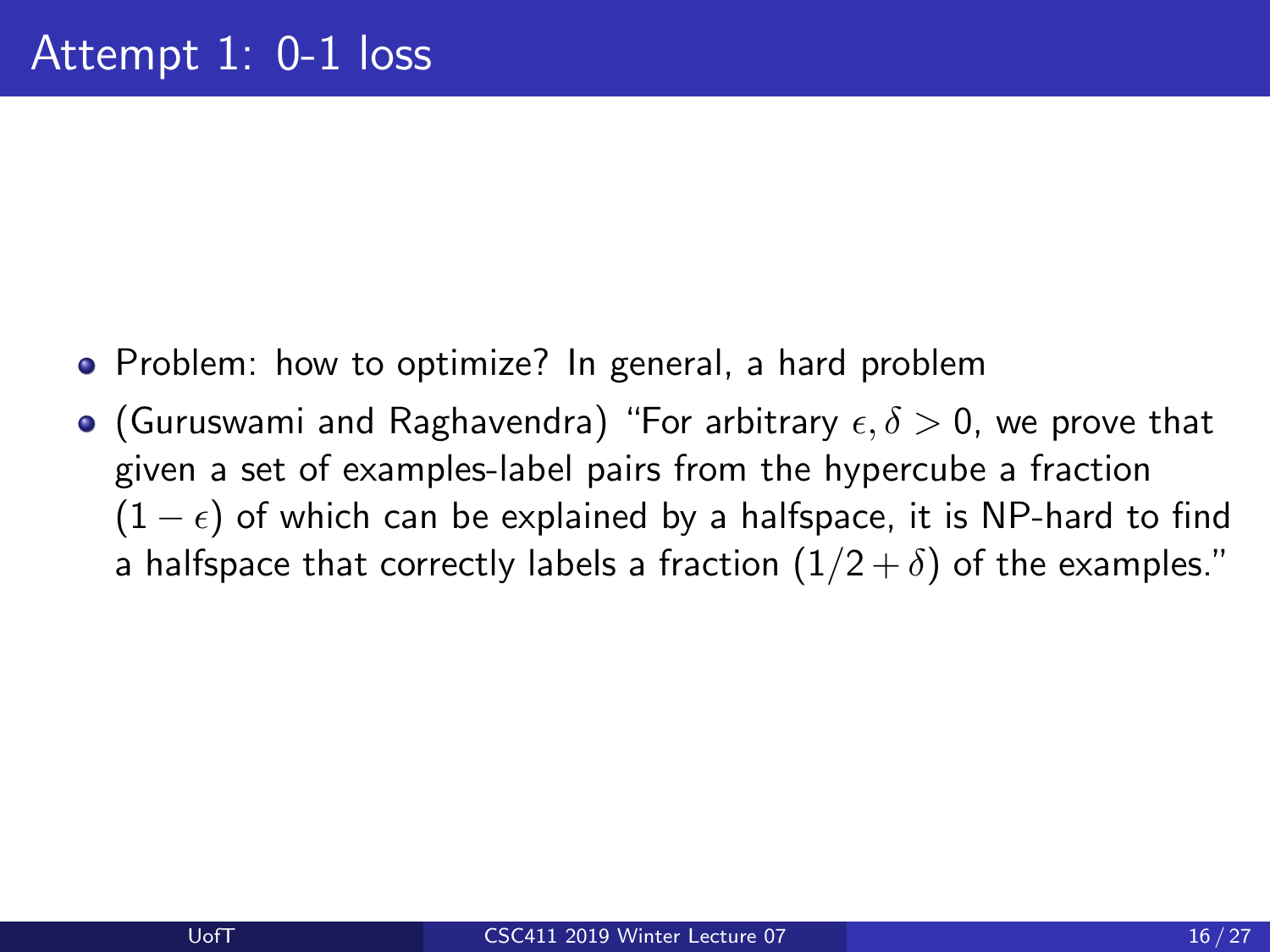## Attempt 1: 0-1 loss

Let's try the one optimization tool in our arsenal: gradient descent **•** Chain rule:

$$
\frac{\partial \mathcal{L}_{0-1}}{\partial w_j} = \frac{\partial \mathcal{L}_{0-1}}{\partial z} \frac{\partial z}{\partial w_j}
$$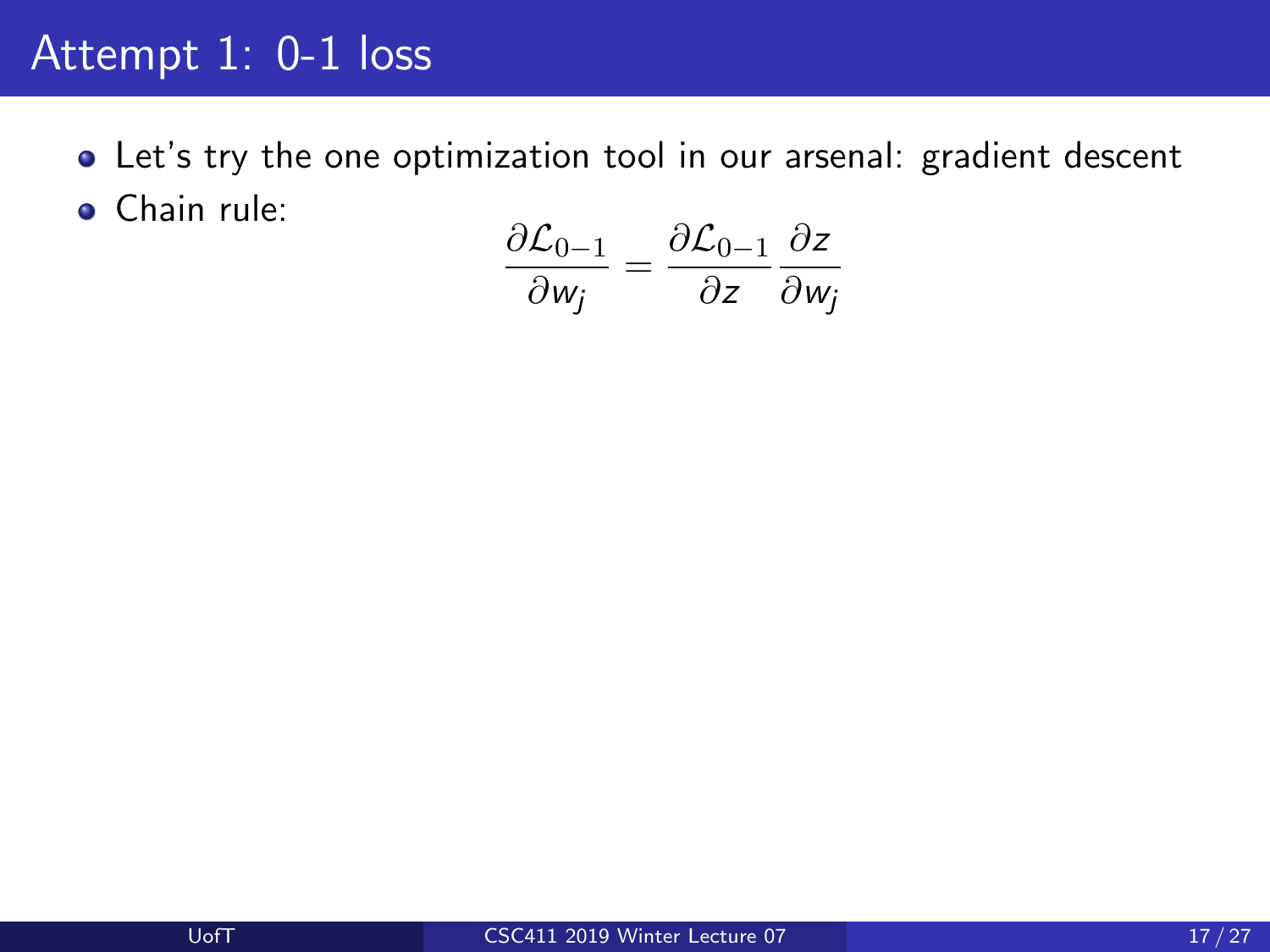## Attempt 1: 0-1 loss

Let's try the one optimization tool in our arsenal: gradient descent Chain rule:

$$
\frac{\partial \mathcal{L}_{0-1}}{\partial w_j} = \frac{\partial \mathcal{L}_{0-1}}{\partial z} \frac{\partial z}{\partial w_j}
$$

• But  $\partial \mathcal{L}_{0-1}/\partial z$  is zero everywhere it's defined!



- $\partial \mathcal{L}_{0-1}/\partial w_i = 0$  means that changing the weights by a very small amount probably has no effect on the loss.
- The gradient descent update is a no-op.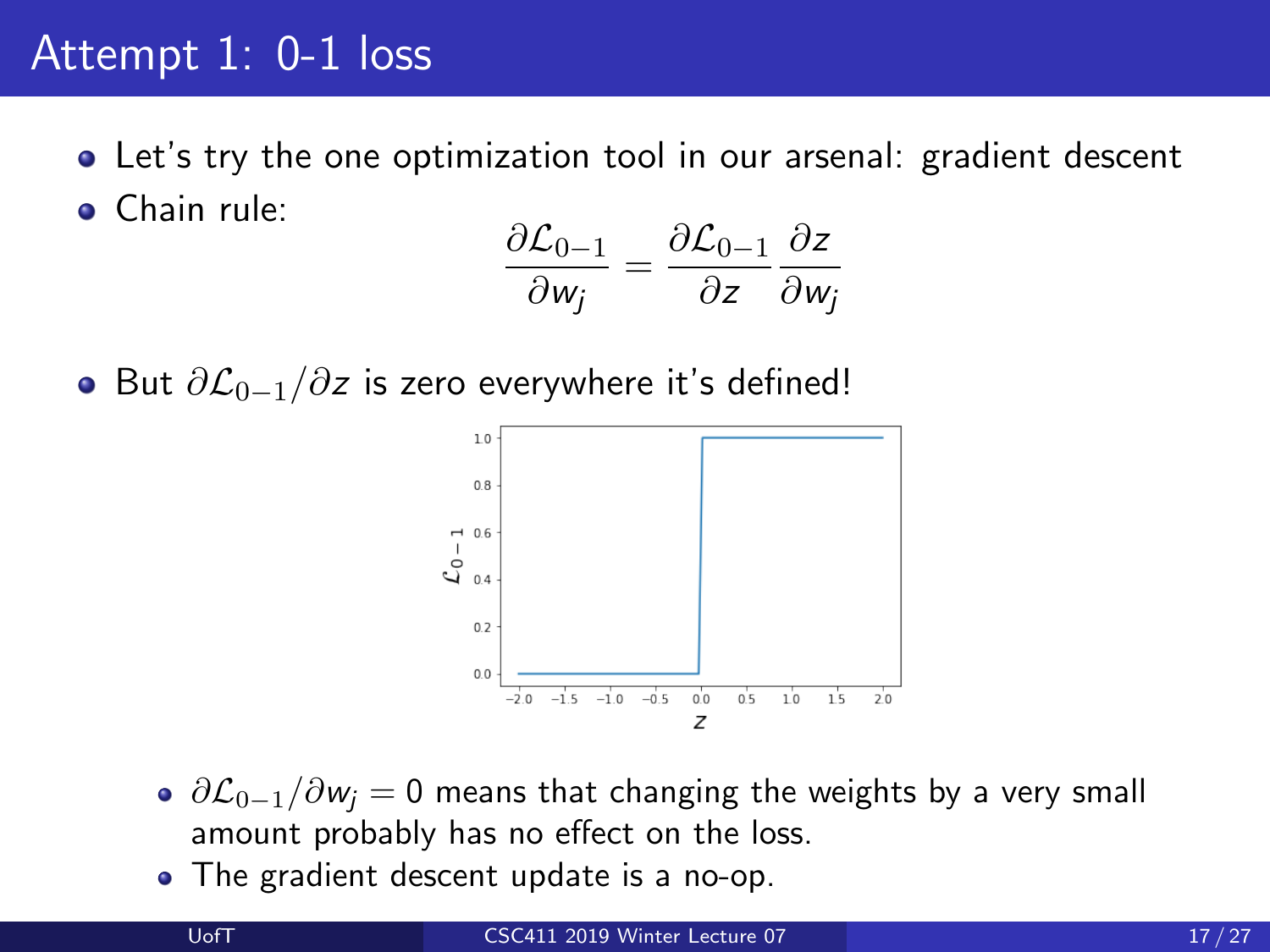- Sometimes we can replace the loss function we care about with one which is easier to optimize. This is known as a surrogate loss function.
- One problem with  $\mathcal{L}_{0-1}$ : defined in terms of final prediction, which inherently involves a discontinuity
- **•** Instead, define loss in terms of  $w^T x + b$  directly
	- Redo notation for convenience:  $y = w^T x + b$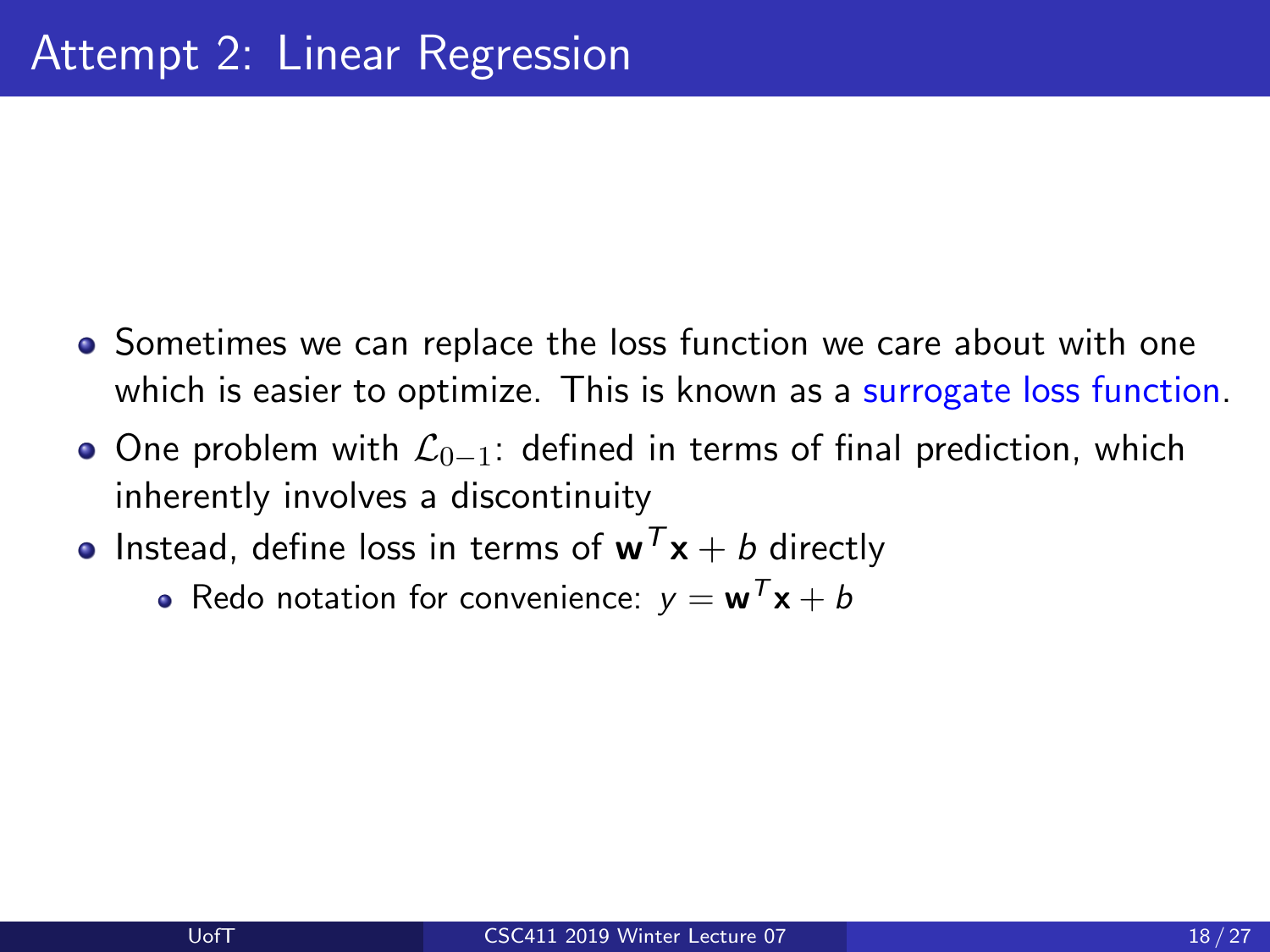We already know how to fit a linear regression model. Can we use this instead?

$$
y = \mathbf{w}^{\top} \mathbf{x} + b
$$

$$
\mathcal{L}_{SE}(y, t) = \frac{1}{2}(y - t)^2
$$

- Doesn't matter that the targets are actually binary.
- For this loss function, it makes sense to make final predictions by thresholding y at  $\frac{1}{2}$  (why?)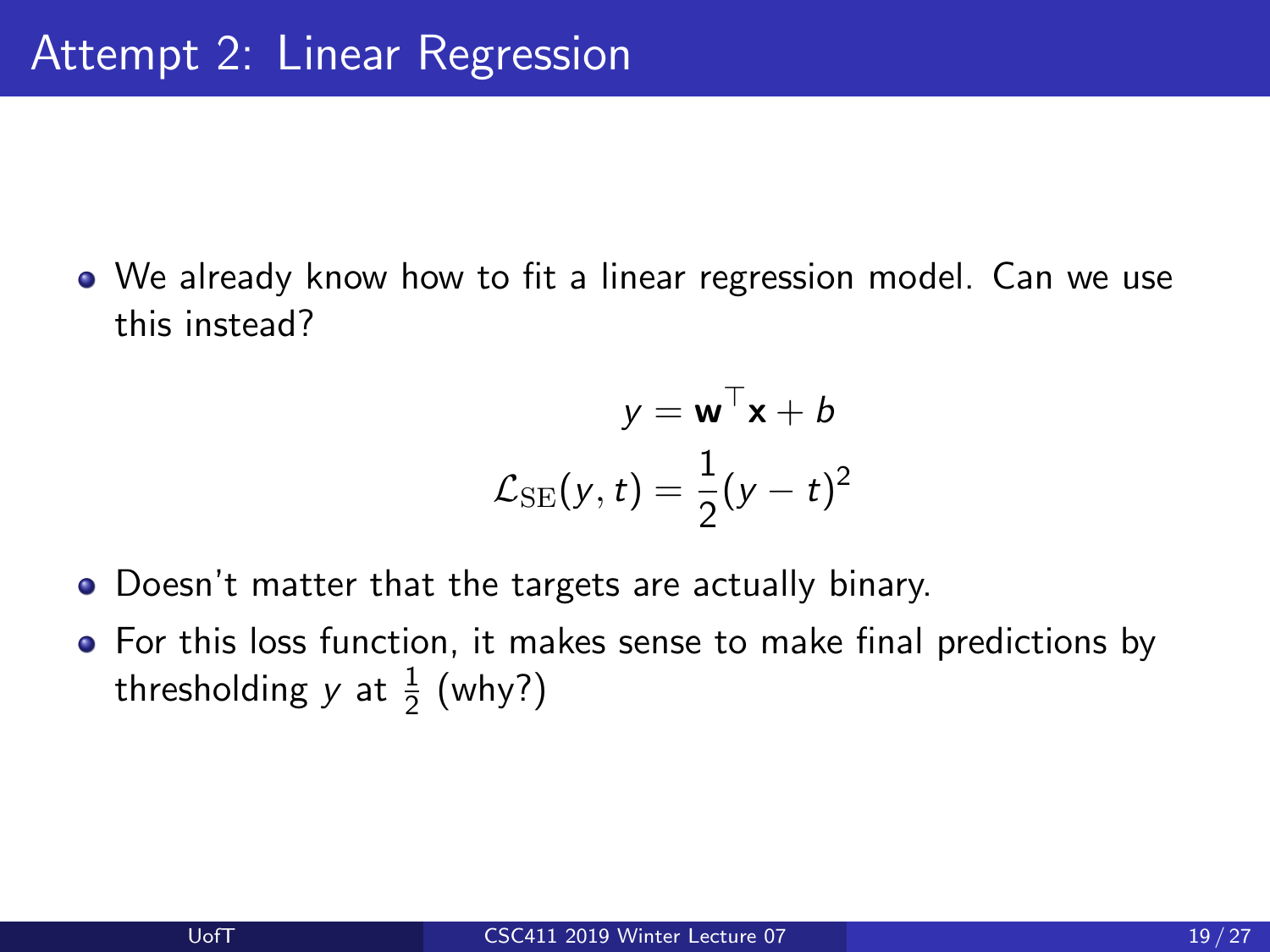The problem:



- The loss function hates when you make correct predictions with high confidence!
- If  $t = 1$ , it's more unhappy about  $y = 10$  than  $y = 0$ .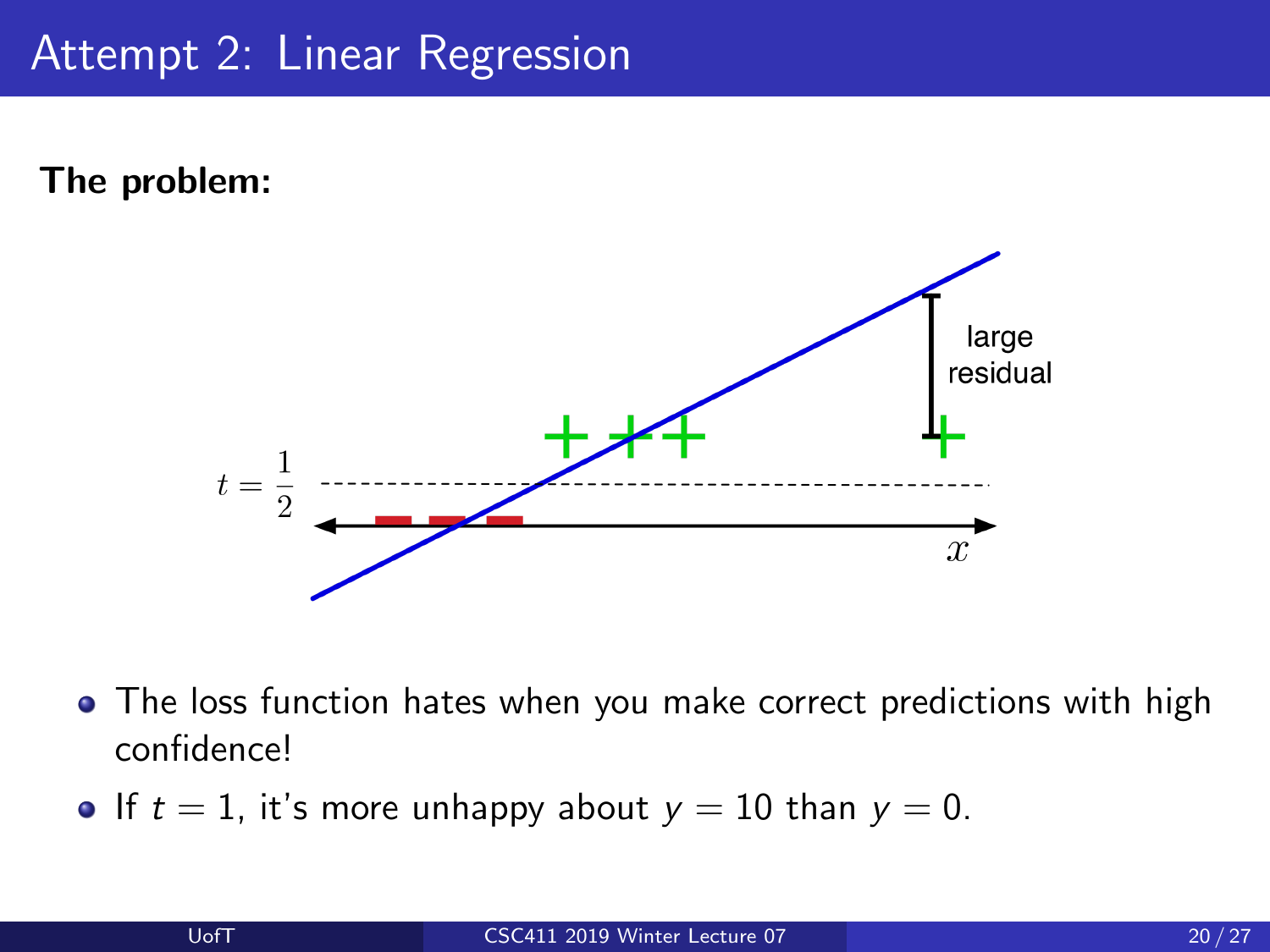# Attempt 3: Logistic Activation Function

- There's obviously no reason to predict values outside [0, 1]. Let's squash  $y$  into this interval.
- The logistic function is a kind of sigmoidal, or S-shaped, function:

$$
\sigma(z)=\frac{1}{1+e^{-z}}
$$



• A linear model with a logistic nonlinearity is known as log-linear:

$$
z = \mathbf{w}^{\top} \mathbf{x} + b
$$

$$
y = \sigma(z)
$$

$$
\mathcal{L}_{\text{SE}}(y, t) = \frac{1}{2}(y - t)^2.
$$

**•** Used in this way,  $\sigma$  is called an activation function, and z is called the logit.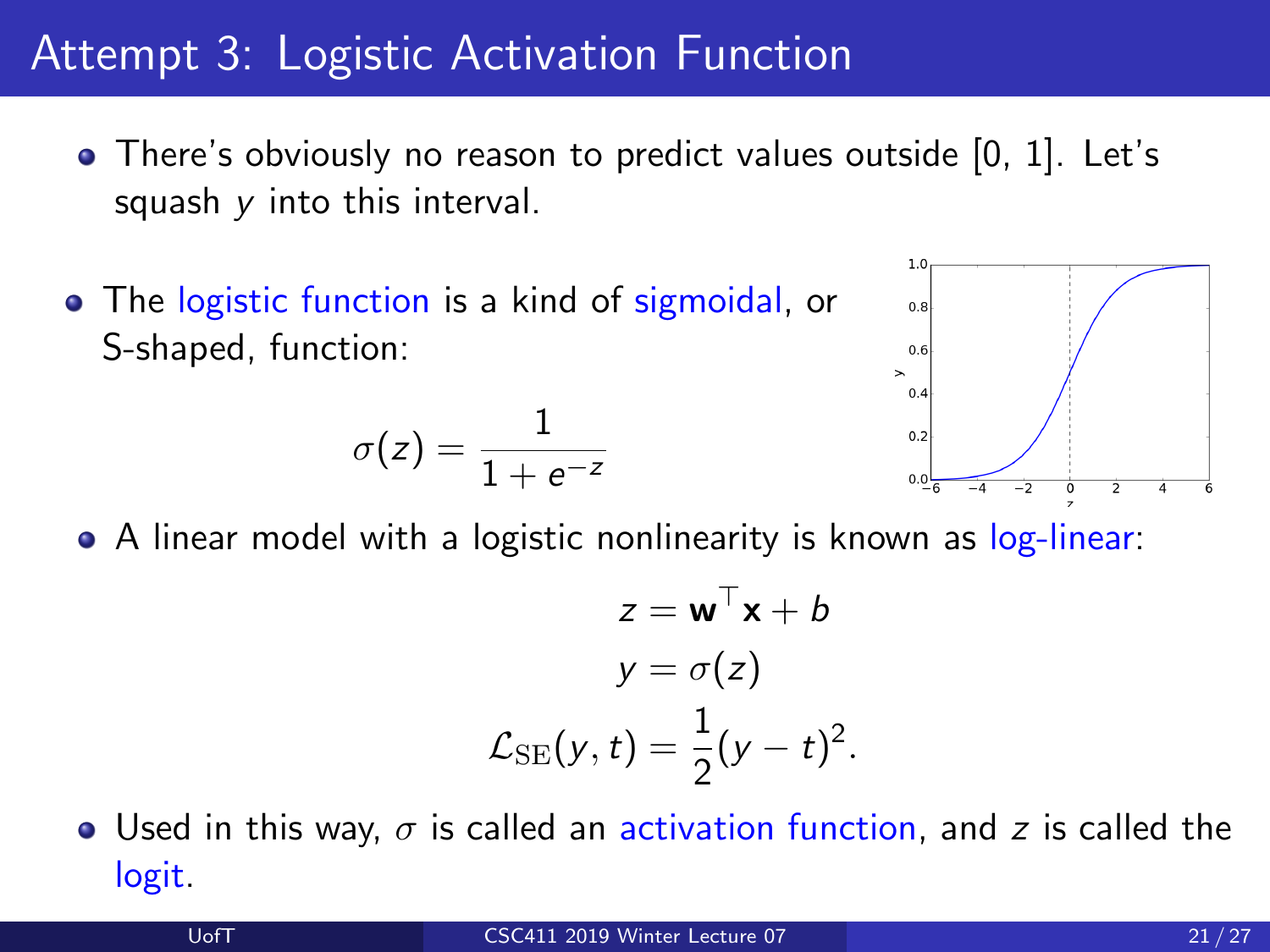## Attempt 3: Logistic Activation Function

#### The problem:

(plot of  $\mathcal{L}_{\text{SE}}$  as a function of z, assuming  $t = 1$ )

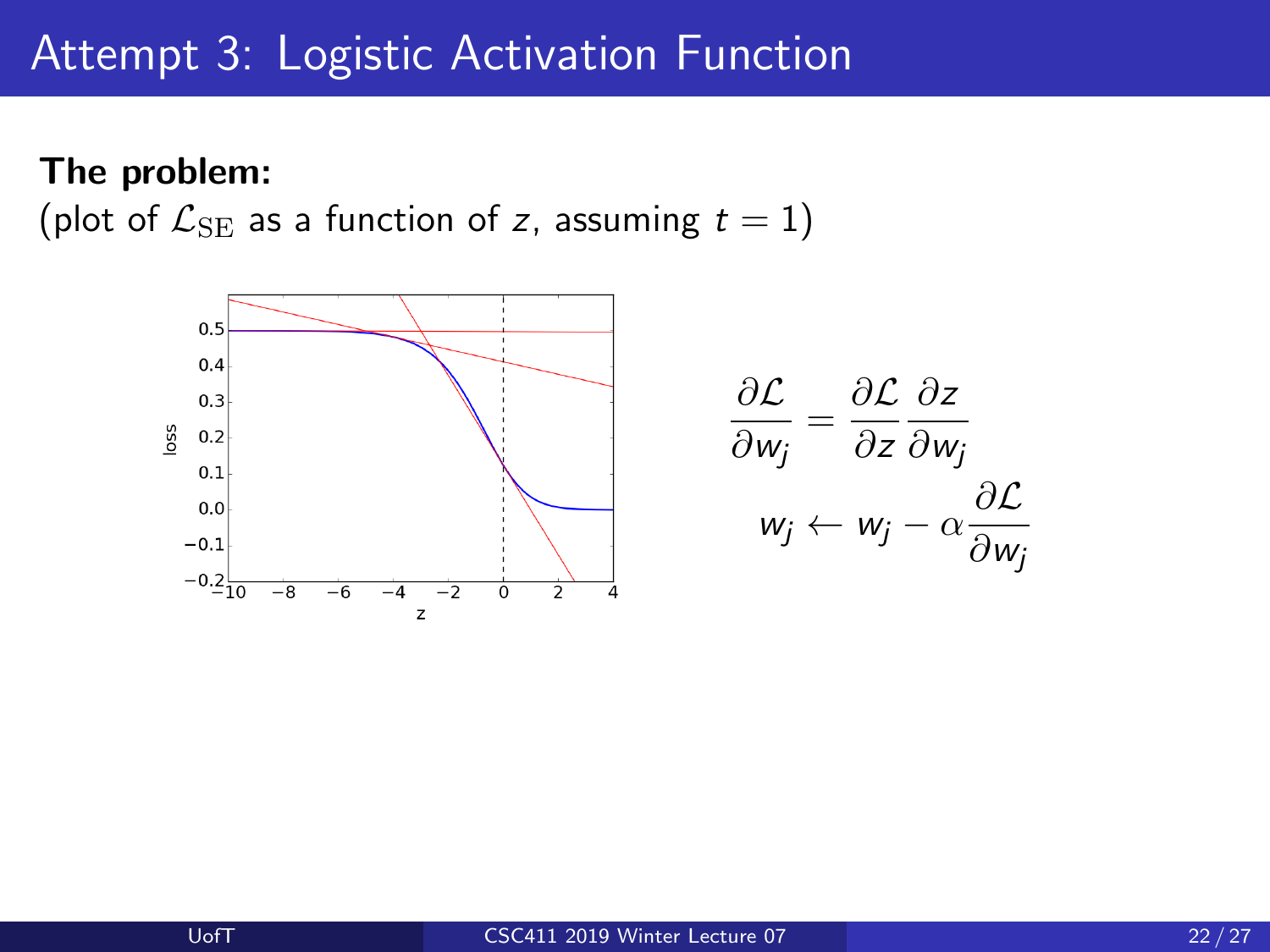## Attempt 3: Logistic Activation Function

#### The problem:

(plot of  $\mathcal{L}_{\text{SE}}$  as a function of z, assuming  $t = 1$ )



- For  $z << 0$ ,  $\frac{\partial \mathcal{L}}{\partial z} \approx 0$  (check!)  $\implies \frac{\partial \mathcal{L}}{\partial w_j} \approx 0 \implies$  update to  $w_j$  is small
- If the prediction is really wrong, shouldn't you take a large step?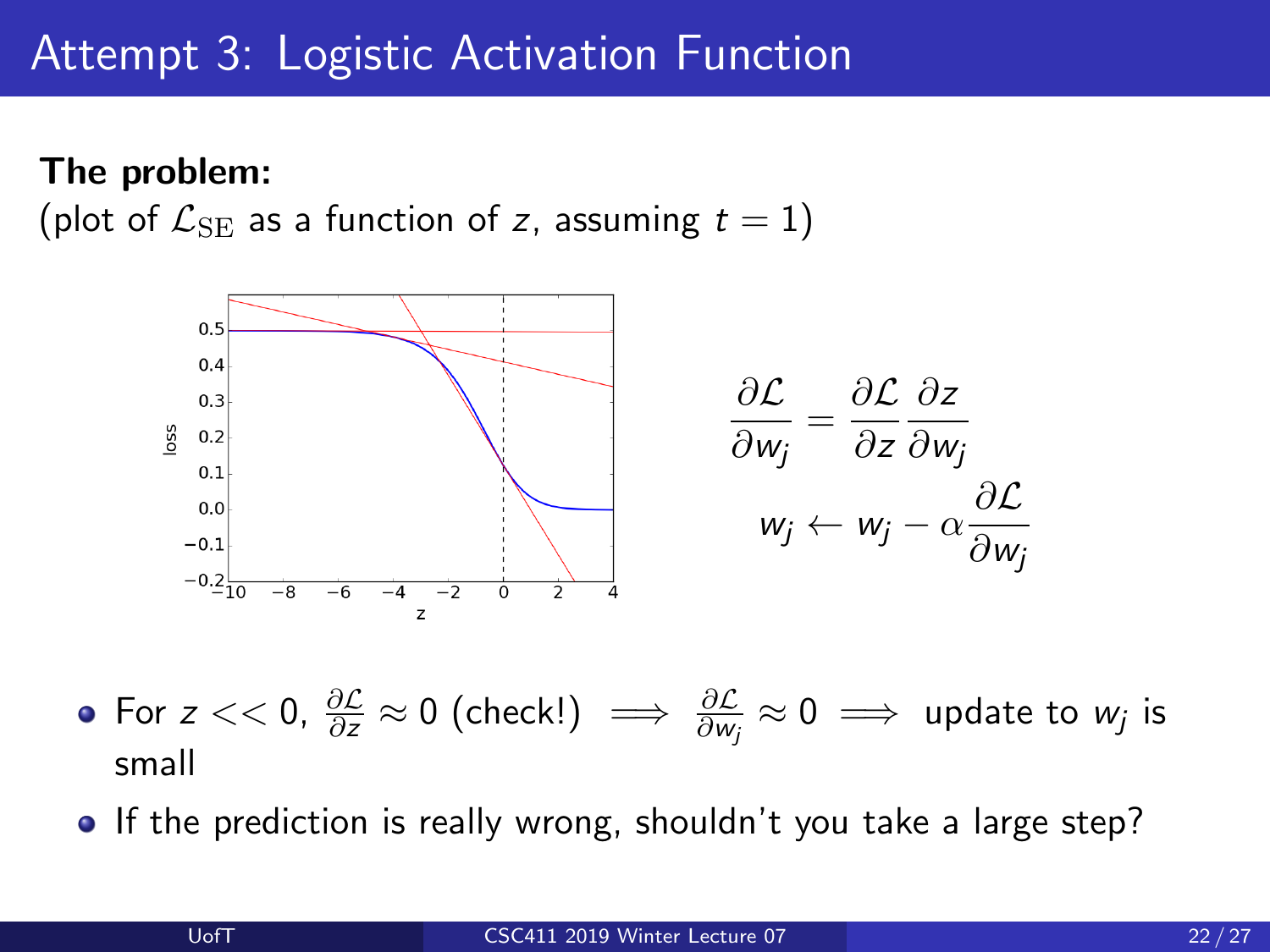- Because  $y \in [0, 1]$ , we can interpret it as the estimated probability that  $t = 1$ .
- The pundits who were 99% confident Clinton would win were much more wrong than the ones who were only 90% confident.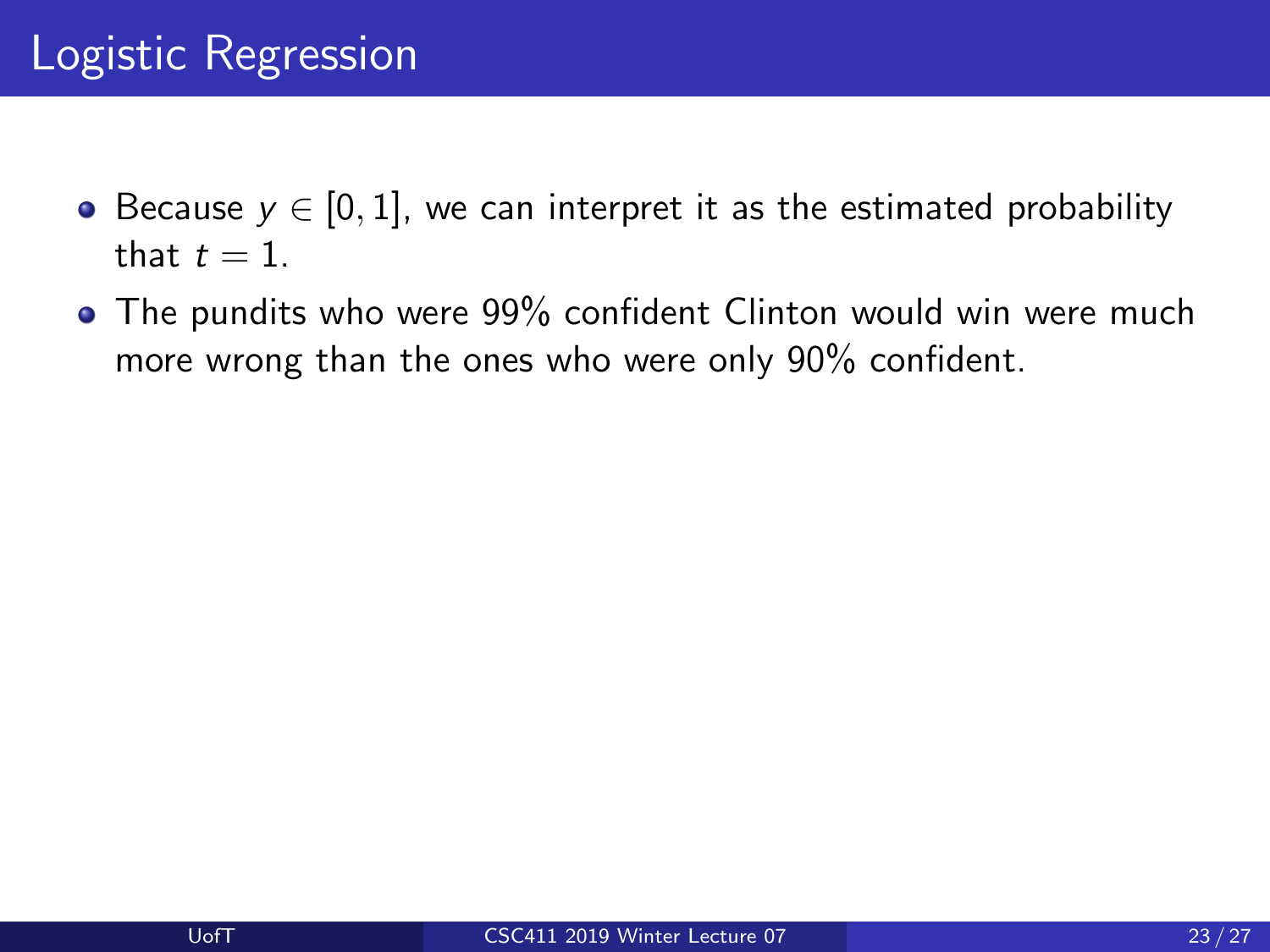- Because  $y \in [0, 1]$ , we can interpret it as the estimated probability that  $t = 1$ .
- The pundits who were 99% confident Clinton would win were much more wrong than the ones who were only 90% confident.
- Cross-entropy loss captures this intuition:

$$
\mathcal{L}_{\text{CE}}(y, t) = \begin{cases}\n-\log y & \text{if } t = 1 \\
-\log(1 - y) & \text{if } t = 0 \\
= -t \log y - (1 - t) \log(1 - y) & \text{if } t = 1\n\end{cases}
$$
\nt=0\n
$$
8\sqrt{\log \log y - 1}
$$
\nt=0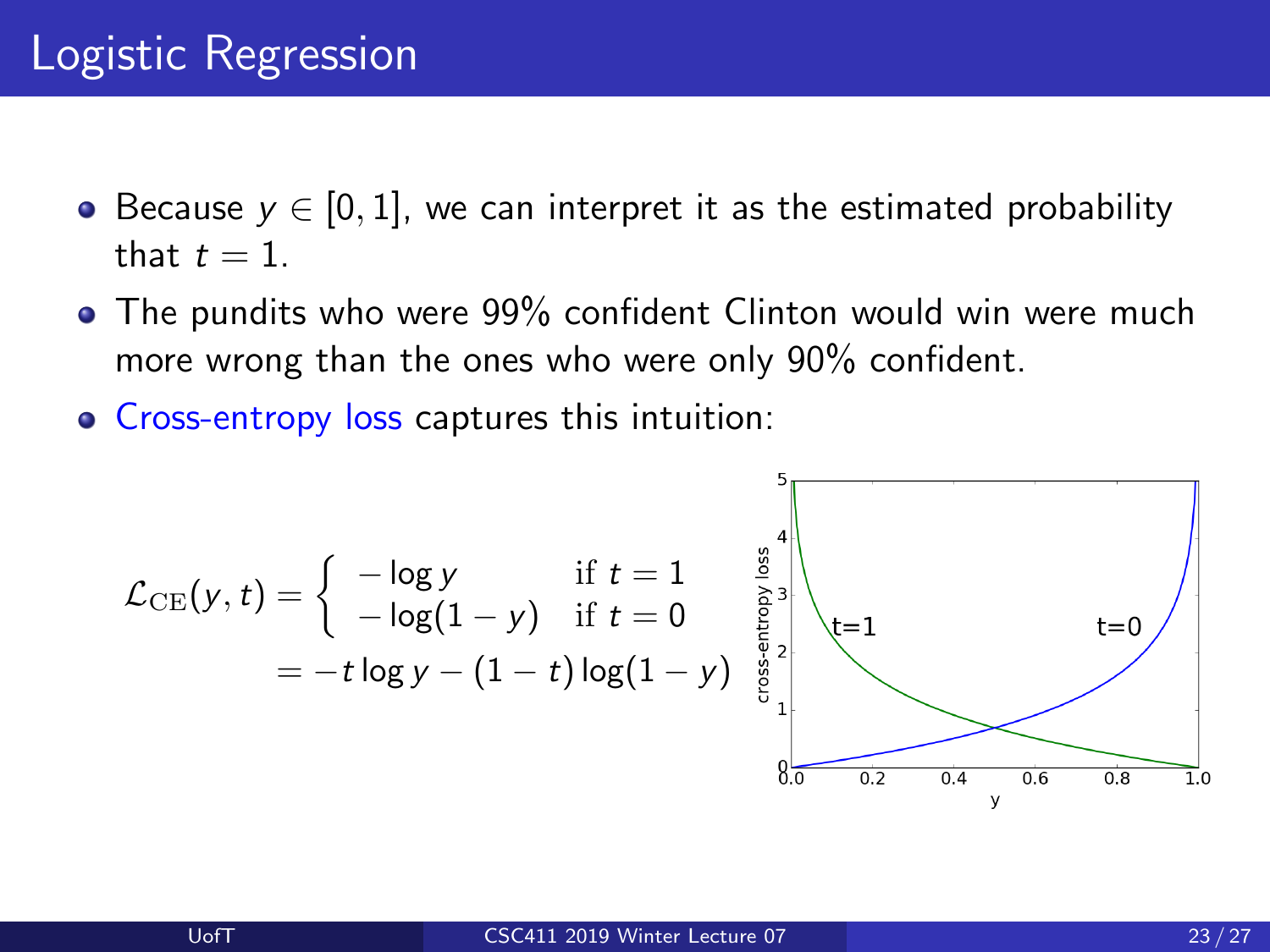

### [[gradient derivation in the notes]]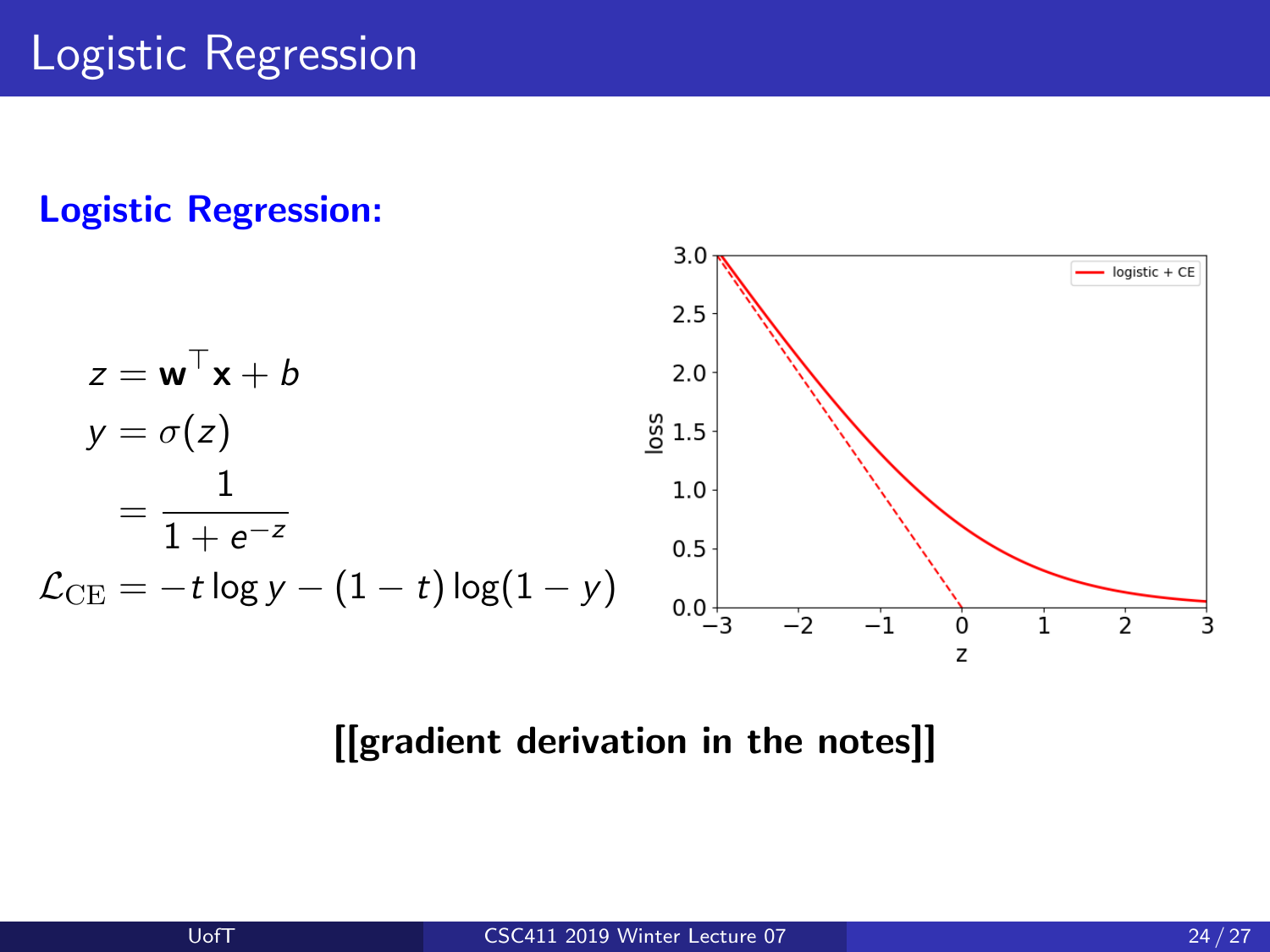- Problem: what if  $t = 1$  but you're really confident it's a negative example  $(z \ll 0)$ ?
- $\bullet$  If y is small enough, it may be numerically zero. This can cause very subtle and hard-to-find bugs.

$$
y = \sigma(z) \qquad \Rightarrow y \approx 0
$$
  
\n
$$
\mathcal{L}_{CE} = -t \log y - (1 - t) \log(1 - y) \qquad \Rightarrow \text{ computes } \log 0
$$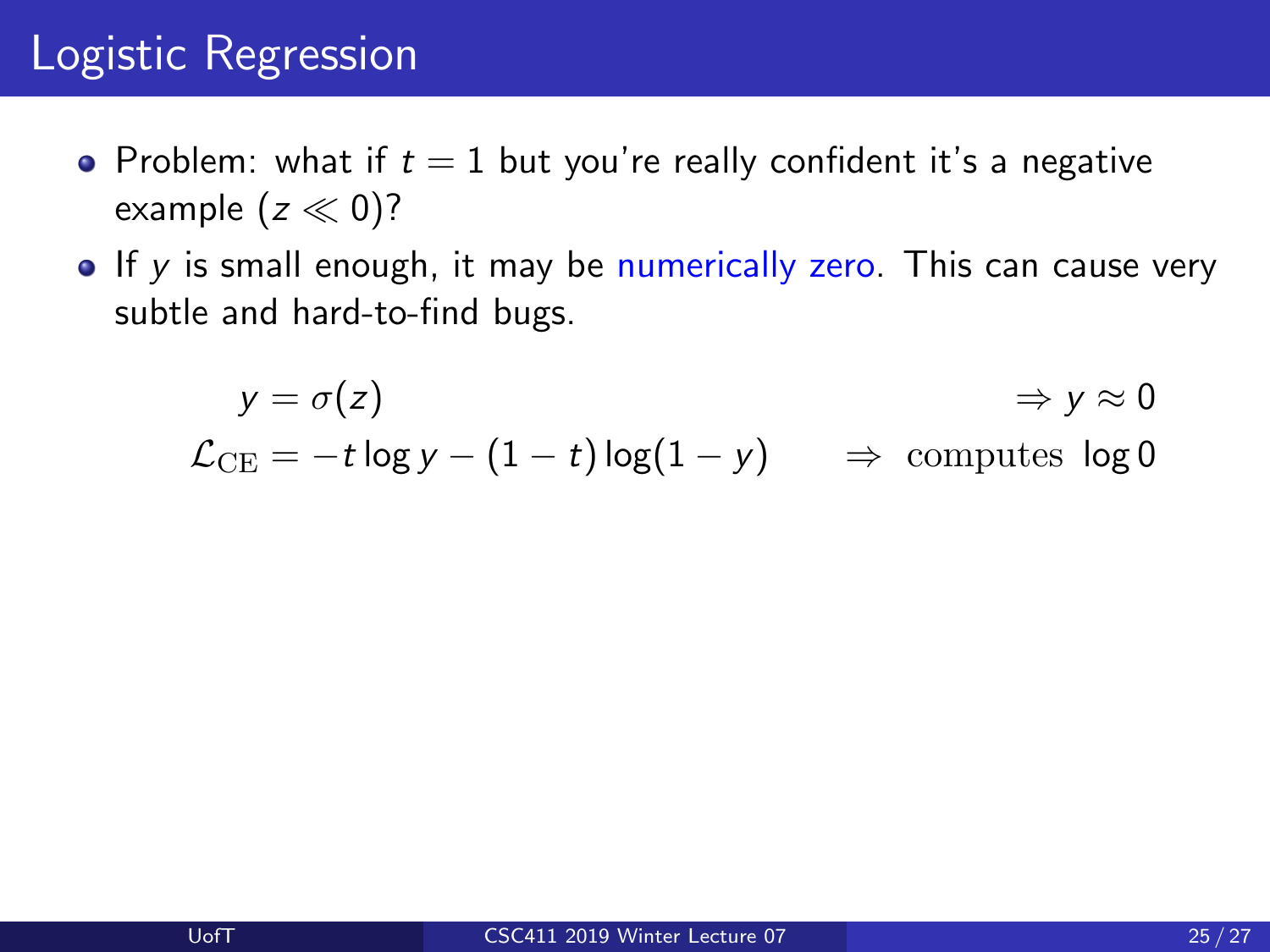- Problem: what if  $t = 1$  but you're really confident it's a negative example  $(z \ll 0)$ ?
- $\bullet$  If y is small enough, it may be numerically zero. This can cause very subtle and hard-to-find bugs.

$$
y = \sigma(z) \qquad \Rightarrow y \approx 0
$$
  
\n
$$
\mathcal{L}_{CE} = -t \log y - (1 - t) \log(1 - y) \qquad \Rightarrow \text{ computes } \log 0
$$

• Instead, we combine the activation function and the loss into a single logistic-cross-entropy function.

$$
\mathcal{L}_{\text{LCE}}(z,t) = \mathcal{L}_{\text{CE}}(\sigma(z),t) = t \log(1+e^{-z}) + (1-t) \log(1+e^{z})
$$

• Numerically stable computation:

 $E = t * np.logadderxp(0, -z) + (1-t) * np.logadder(p, z)$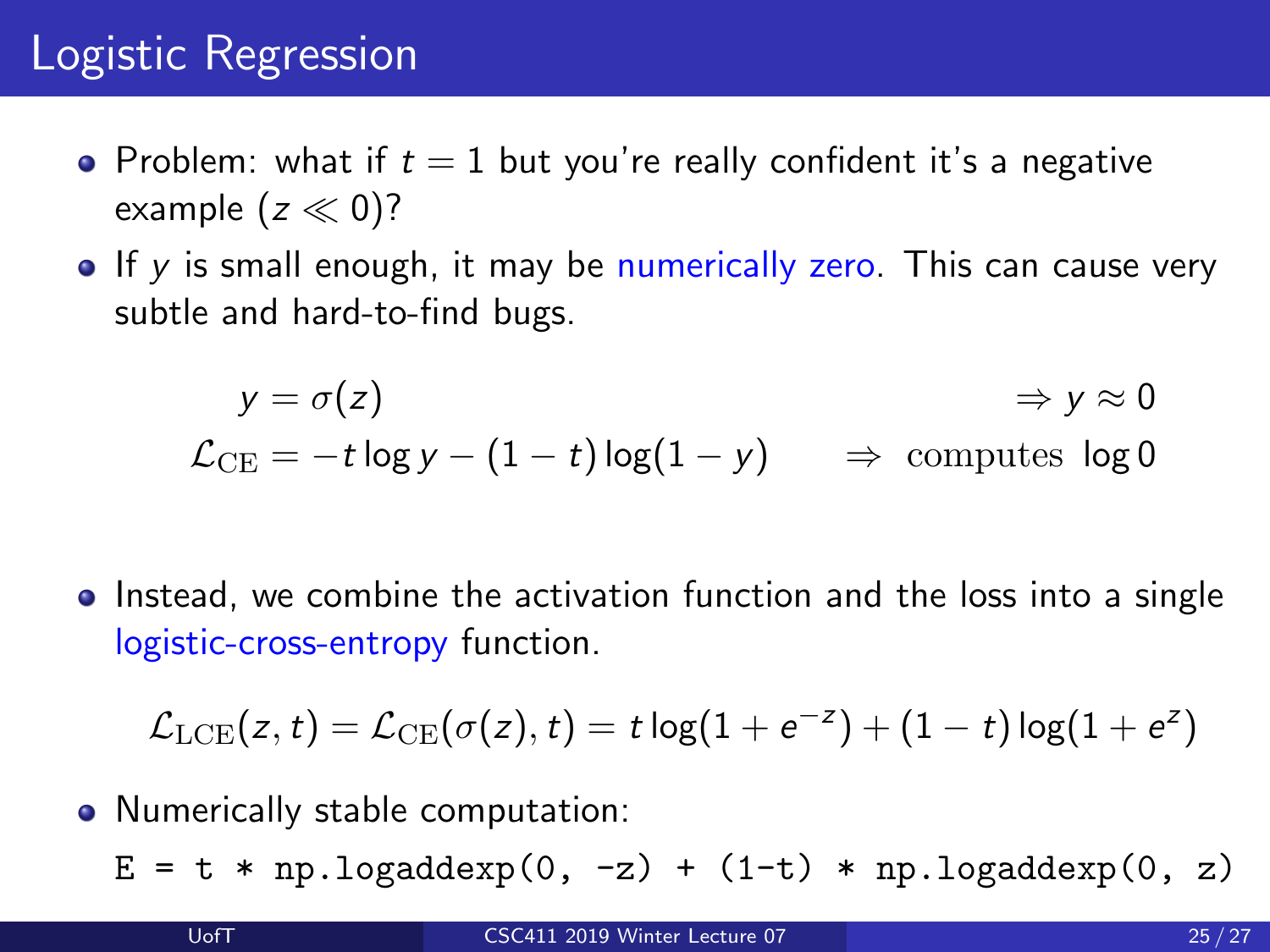Comparison of loss functions:

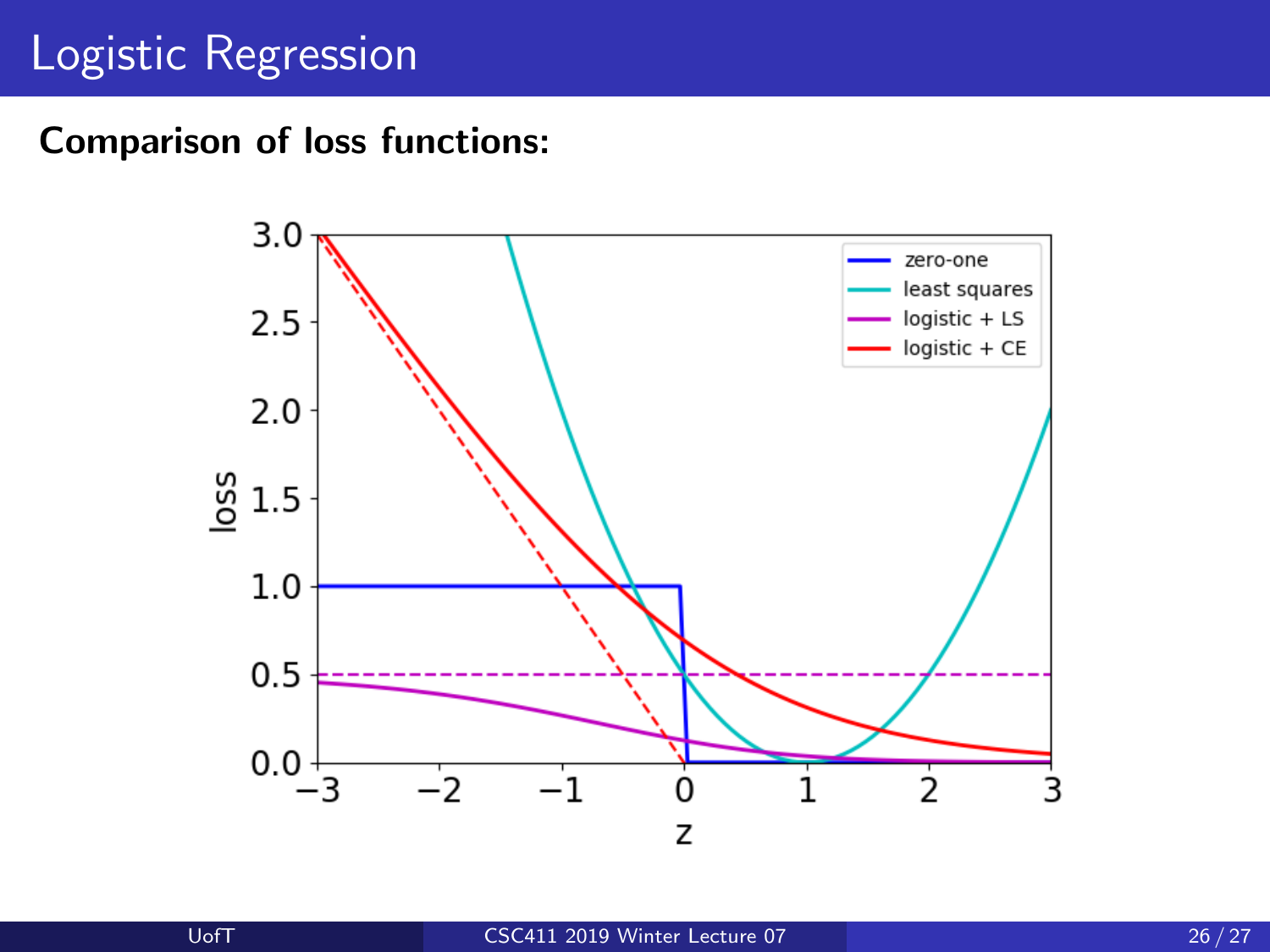### Comparison of gradient descent updates:

• Linear regression:

$$
\mathbf{w} \leftarrow \mathbf{w} - \frac{\alpha}{N} \sum_{i=1}^N (y^{(i)} - t^{(i)}) \mathbf{x}^{(i)}
$$

• Logistic regression:

$$
\mathbf{w} \leftarrow \mathbf{w} - \frac{\alpha}{N} \sum_{i=1}^N (y^{(i)} - t^{(i)}) \mathbf{x}^{(i)}
$$